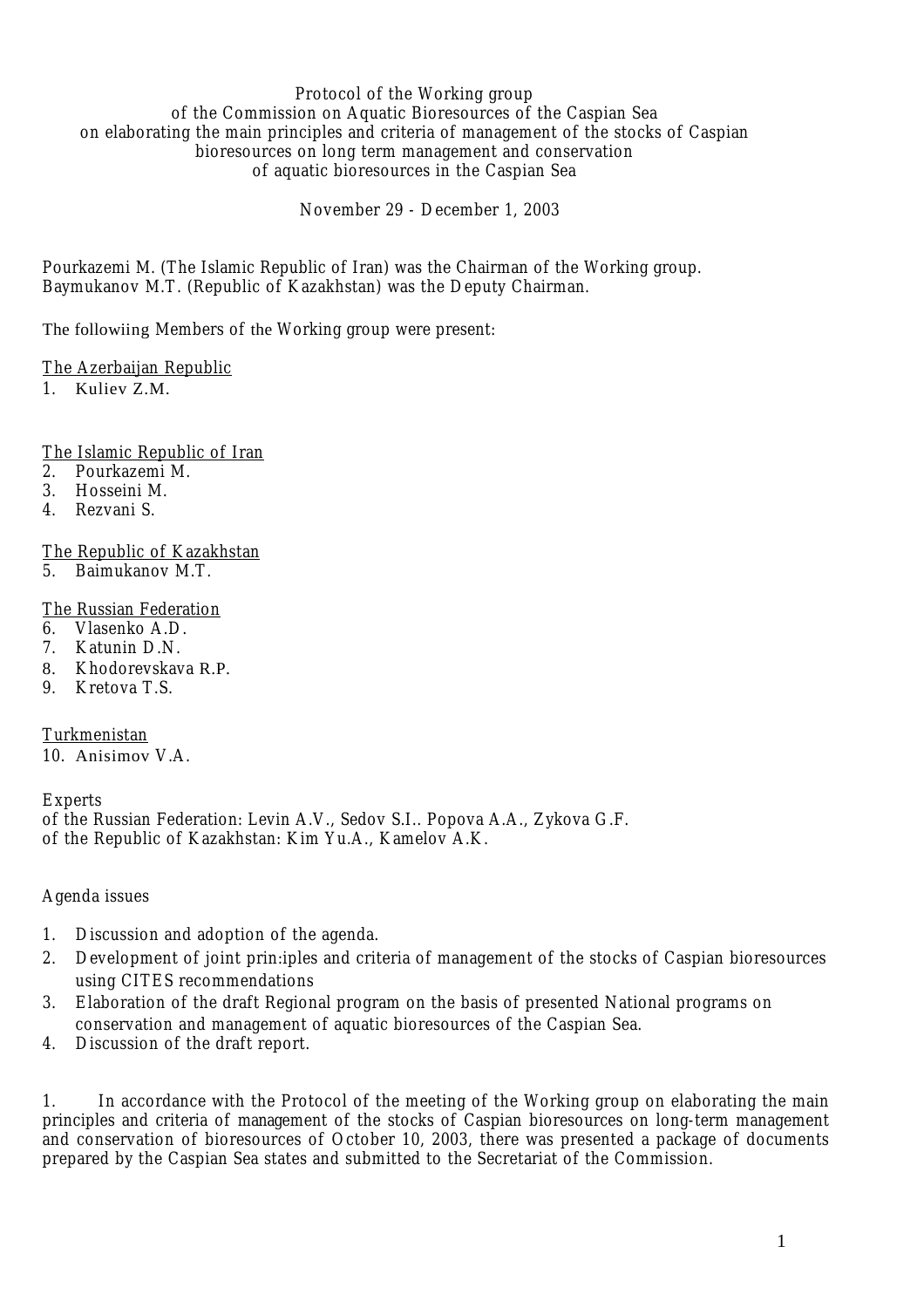In the course of discussion of the documents presented, the Working group came to the consensus concerning the elaboration of the agreed document "Regional Program on the Joint Management, Conservation and Sustainable Use of the Bioresources of the Caspian Sea" to submit it to the Secretariat of CITES in compliance with recommendations of the Paris Agreement (SC 45 Doc. 2.2) on the basis of the draft Regional Program developed by the Russian Federation.

2. The general structure of the document was proposed to the parties. It presented all the provisions of the Regional Program approved at the previous meeting of the Working group and recorded in the Protocol as Appendix I.

According to the structure, based on the preamble of the document, the parties came to an agreement in relation to the preface, the general objective of the Regional Program, principles and criteria of management taken from Article 6 and 7 of the Code of Conduct for Responsible Fisheries FAO. 1995) and terms used in the text of the Regional Program.

3. The parties agreed on the following in relation to the subject-matter of the main part of the program:

a) to combine the first four items of the list of objectives of Appendix I to the Protocol of the meeting of the Working group and present the reviewed materials based on the Interstate Program of Monitoring Investigations on Stock Assessment and Caspian Sea Sturgeon TAC Determination in 2004-2006.

Preparation of this material was assumed by the Russian party.

b) on item 5) "creation of gene bank and collection of live specimens of different sturgeon species". parties agreed to present he necessary information for the final preparation of the mentioned section of the Program.

Preparation of this material was assumed by the Iranian party.

c) on item 6) "the development of aquaculture", parties agreed to summarize the information presented by the Caspian Sea states for the final preparation of the indicated section of the program.

Preparation of this material was assumed by the Russian party.

d) on item 7) "strengthening of regional and international collaboration and cooperation", parties agreed to finish the indicated section of the Program based on the information on the activities of the Commission presented by the Azerbaijan Republic for the period of 2001-2002 and the Russian Federation for the period of 2003.

Preparation of this material was assumed by the Secretariat of the Commission.

e) on item 8) "strengthening of protection of aquatic bioresources against poaching, pollution, habitat degradation etc.", parties agreed to allot obligations with regard to preparation of subsections of this item of the Program as follows: measures of protection against poaching - the Iranian Party: measures of protection against pollution — the Russian Party: measures of protection against alien species - the Russian and Iranian Parties: measures of protection against habitat degradation — the Kazakhstan Party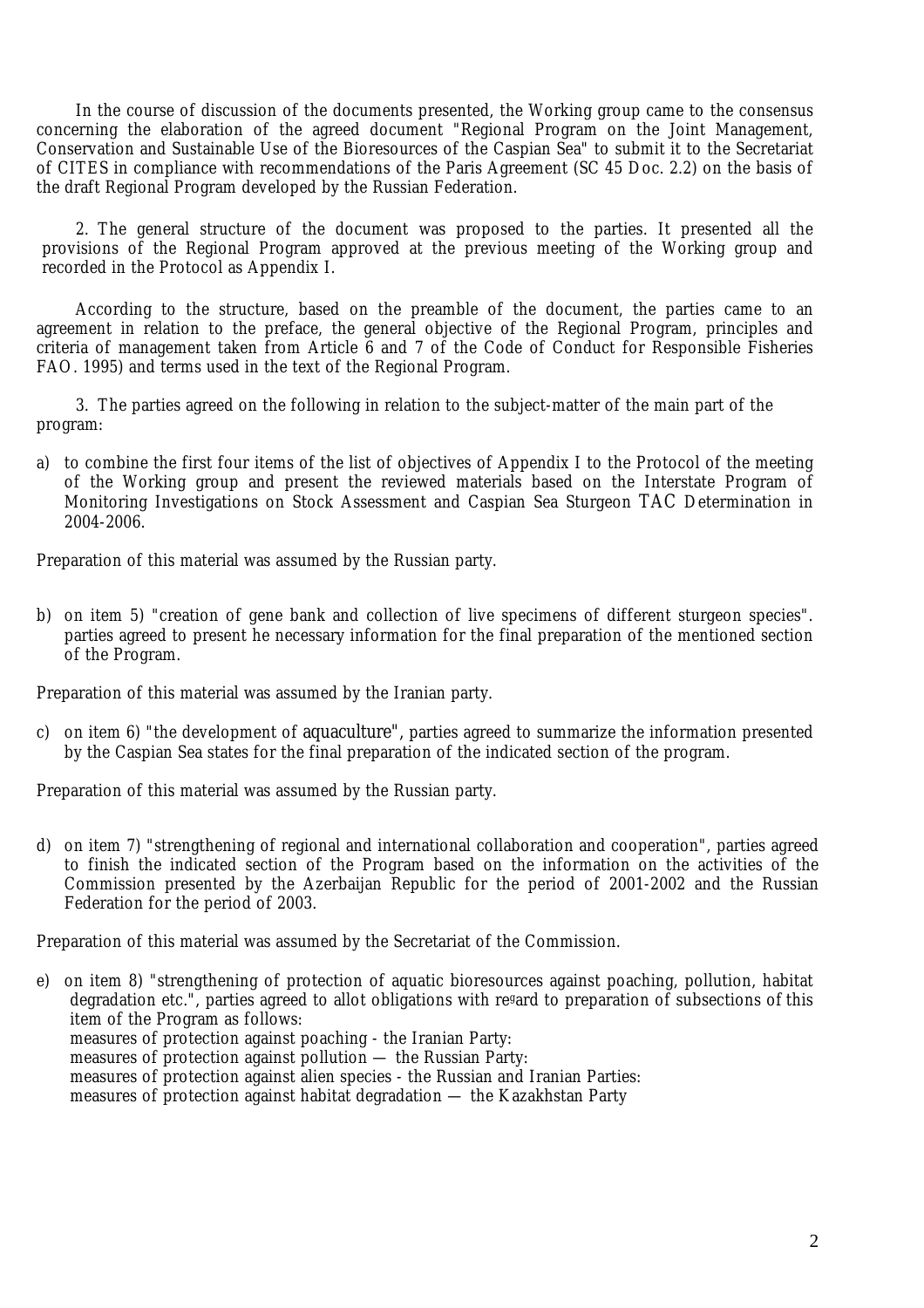on item 9) "improvement of legislation and enforcement for fishery", parties agreed to delete it as c. separate section of the Program and include information on improvement of legislation in section 8) subsection "measures of protection against poaching".

Parties agreed to make all necessary additions to the Regional program and after coordination to sign it and send to CITES Secretariat.

The given Protocol is made in 5 copies in two languages English and Russian and signed in Astrakhan (Russia) on the 4-th of December, 2003. All the copies are identical and equally valid.

Representatives from:

The Azerbaijan Republic

The Republic of Kazakhstan

The Russian Federation

The Islamic Republic of Iran

The Turkmenistan V.A. Anisimov

Z.M. kulirc

M T. 13ainnikanuv

R.P. Khodorevskava .

M. Pourkazemi

3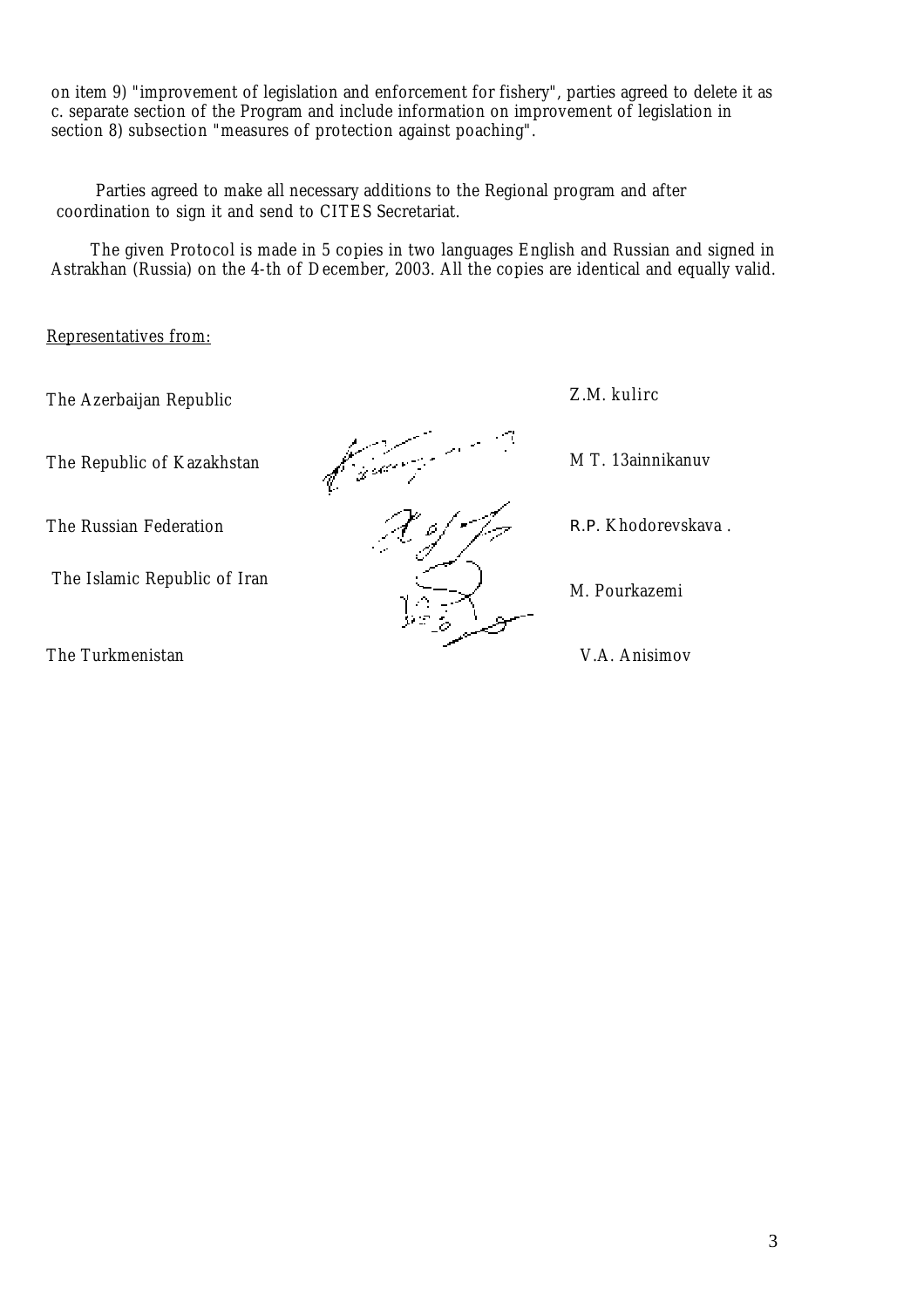"I approve" Head of the Delegation from the Azerbaijan Republic -

Head of the Administrati ~n of Fish Stocks Reproduction and Conservation in the Ministry of Ecology and Natural Resources

R.V. Gajiev

» December. 2003

"I approve" Head of the Delegation from the Republic of Kazakhstan -

Chairman of the Committee for Fisheries in the Agriculture Minist of the Rept3+lic of Kazakhstan

M.H. Mussataev ≈December, 2003

"I approve" Head of the Delegation from the Republic of Turkmenistan —

Head of the State Committee for Fisheries of the Republic of Turkmenistan

M.A. 1v-lammedov

» December. 2003

"I approve" Head of the Delegation from the Russian Federation -

Vice-chairman of the Russian Federation State Committee for Fisheries

*---7*  ,Z V.l.Volokh

« »» December. 2003

"I approve" l lead of the Delegation from The Islamic Republic of Iran -

Deputy Minister of the Agricultural Ministry of the Islamic Republic of Iran

er erne energie Salch<br><mark>er</mark> ernes energie Salch a » December. 2003

# REGIONAL PROGRAM OF TFIE CASPIAN LITTORAL STATES ON THE JOINT MANAGEMENT, CONSERVATION AND SUSTAINABLE USE OF THE CASPIAN SEA LIIORESOURCES

It is undertaken in compliance with the resolution of the 16-th Meeting of the Commission on Aquatic Bioresources of the Caspian sea (Protocol of December 6-8. 2001) and of the I 8-th Meeting of the Commission on Aq atic Bioresources of the Caspian sea ( Protocol of December 9-11 2002) and the CITES Standing Committee recommendations (Paris. June 2001. SC 45 Doc.l 2.2. resolution of the international workshop "Methods of sturgeon stocks assessment and their TAC determination" (Astrakhan. March 12-14 2003).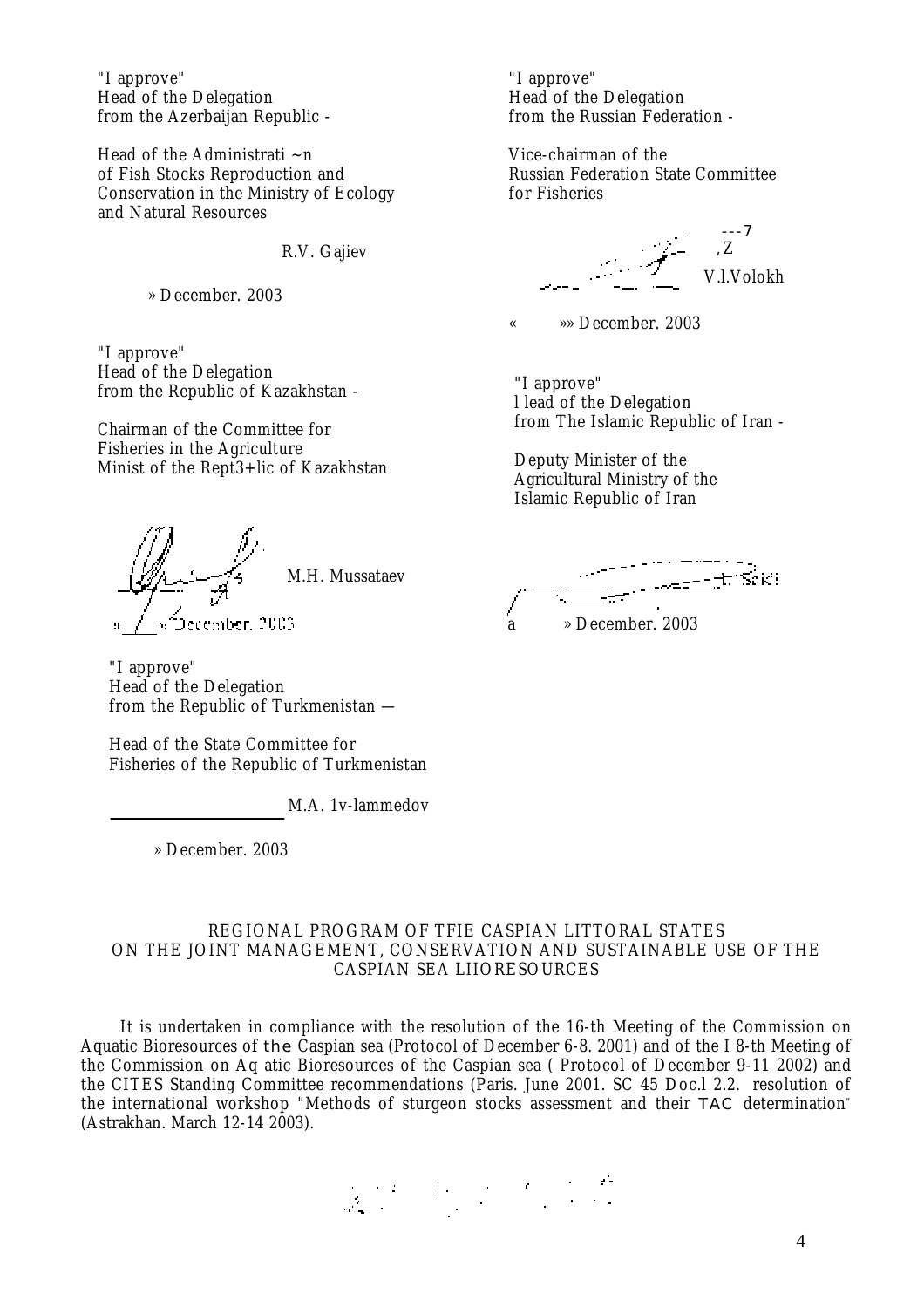#### Introduction

The Caspian Sea is one of the largest inland brackish water bodies of our planet. Five sovereign Caspian states are located on its shores: Azerbaijan Republic, Islamic Republic of Iran, Republic of Kazakhstan, Russian Federation and Turkmenistan.

The sea area is some  $400\ 000\ km^2$ , its depth reaches 1025 m, the depth of the largest part of the sea (69%) is 200 m. 130 rivers flow into the sea and the volume of runoff of the main seven rivers amounts to  $98\%$  of the total flow (Zonn, 1999)<sup>1</sup>. The basin area is 3.5 million km<sup>2</sup>. the Volga River is the most important in water supply, its input is 1.38 million  $km^2$  (85.0% of the total continental runoff into the Caspian Sea).

The ichthyofauna of the sea and inflowing rivers accounts for 124 species and subspecies. including some 30 species of commercial importance. Considerable amounts of semi-migratory and river fish (common carp, bream, Black Sea roach, kutum, perch, catfish etc.) are caught in the Caspian Sea, their harvest is of great significance for the economy of the Caspian states. At the same time, it is the only water body inhabited by six sturgeon species. Fishing for these ancient fish in the Caspian Sea despite its considerable reduction in recent years remains more that 70% of their world's catch. The Caspian Seal is very important aquatic species too. Management of biological resources of the Caspian sea, their sustainable utilization is an important inter-state object.

Biological resources of the Caspian Sea develop under the influence of the single complex of natural and anthropogenic factors. Maintenance of integrity of the Caspian Sea ecosystem and its biodiversity is the main principle of fish stock management and conservation, it forms the basis for sustainable fishery in the Caspian states.

Biological characteristics of sturgeons and mass pelagic species (kilka) inhabiting the entire Caspian Sea, make it necessary to develop common measures for fishery management and uniformed approach to these five commercially important species.

Sturgeons *(Acipenseridae)* are represented in the Caspian Sea and its drainage by six species which belong to two genera: *Huso* and *Acipenser:* Beluga *(Huso huso),* Russian sturgeon *(Acipenser gueldenstaedtii),* Persian sturgeon *(Acipenser persicus),* stellate sturgeon *(Acipenser stellatus),* ship *(Acipenser nudiventris)*, and sterlet *(Acipenser ruthenus)* (Caspian Sea<sup>2</sup>, 1989). Beluga, Russian sturgeon, Persian sturgeon, stellate sturgeon are of commercial importance, however ship and sterlet sturgeon are harvested in small amounts. Sturgeon species are not equally distributed in the Caspian sea. Some sturgeon species dominate in the North and some species in the South. However sturgeon species except sterlet migrate to different parts of sea and river (the Volga, Ural, Terek, Kura, Sefidrud rivers etc.) for feeding and spawning.

The fall in sturgeon catches because of the decline in their natural reproduction after damming the main rivers of the sea basin was halted due to artificial breeding biotechnique developed in the Soviet Union.

Subsequent to the collapse of the Soviet Union and appearance of new sovereign states, the common system of fishery management, reproduction and protection of sturgeons in their migration routes in the sea was destroyed, poaching increased immensely.

**Throughout** the history of Caspian fishing, sturgeon abundance and catches varied considerably depending on reproduction and fishing activity.

The current state of the sturgeon stock is characterized with a drastic decline in its size and legal fishery. The state of spawning stocks is a matter of great concern. Smaller numbers of sturgeon spawners reach spawning grounds in rivers which undoubtedly affects stock enhancement in the Caspian Sea and sturgeon caches. The rate of hatchery production of sturgeons can not halt the decline in their abundance because of an increase in the level of their illegal fishing at sea.

<sup>&</sup>lt;sup>1</sup>Zonn I.S. 1999. The Caspian: illusions and reaiip. M. T00" Korkis". 467 p.<br><sup>2</sup>The Caspian See, 1989 Joshthyofoune and commercial resources. M. Scien

<sup>&</sup>lt;sup>2</sup>The Caspian Sea. 1989 Icchthyofauna and commercial resources. M. Science Press. 236 p.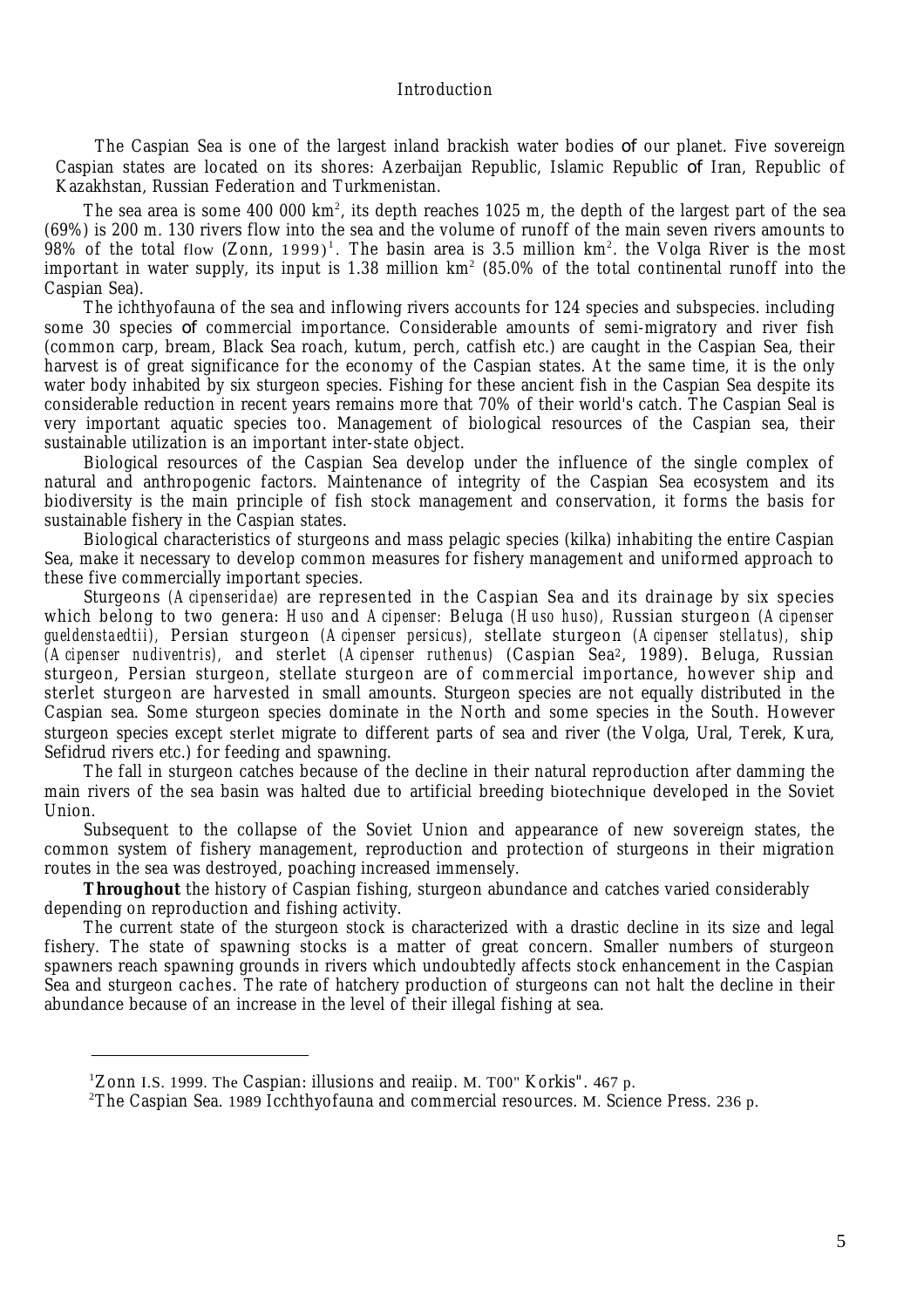Because of the establishment of independent Caspian states, it became necessary to develop scientific principles of inter-state management of sturgeon fisheries in the Caspian Sea. For joint management of the bioresources of the Caspian Sea, plenipotentiaries of the Caspian states including e Azerbaijan Republic, Republic of Kazakhstan, Russian Federation and Turkmenistan established the Commission on Aquatic Bioresources of the Caspian Sea in 1992. The representatives of the Islamic Republic of Iran became its members in 2002.

Functions of the Commission on Aquatic Bioresources of the Caspian Sea:

- Coordination of activities of the Caspian states with respect to management, sustainable utilization and protection of aquatic bioresources of the Caspian Sea: - Coordination of joint investigations and scientific cooperation of the Caspian states in relation to the state of aquatic bioresources and their habitat;

- Establishment of cooperation in the field of reproduction of stocks including fish farming, conservation and restoration, if necessary, of spawning grounds, conservation of endangered species and poaching control;

- Establishment of the procedure of catch quota allocation for common-used

stocks (sturgeons, kilka and seals) in compliance with international standards;

- Cooperation with international organizations.

Over the past 50 years, the maximum total annual catch of fish taken from the Caspian Sea and lower reaches of inflowing rivers amounted to 530 000 tons in 1970 while in 1994-1995 it did not exceed 190 000 tons (excluding Iran). Anadromous fish species are of deciding importance for the fishery. The volume of sturgeon harvest in 1983 was 28 500 tons, the catch quota in 2003 is 1 480 tons. Black caviar export in 1982 was 3 000 tons, in 2003 its export is planed to be 147.2 tons. This fall is caused both by the decline in the abundance of some commercially fish species, sturgeons through illegal catch and poaching and kilka due to invasive species caused drastic decline of the socks in particular, and underexploitation of mass species such as common kilka. Nevertheless, even with this volume of harvest, the Caspian Sea is one of the productive water bodies in the world. At the same time, there is a reserve for an increase in its productivity which may be used due to rational management of the fishery. Sturgeon stock recovery is of primary importance for their exploitation at sustainable level at present and in future.

Acceptance of a number of agreements and strengthening of measures to combat poaching and annual coordination of catch and export quotas for sturgeons prescribed by CITES resolutions aimed t conservation of these unique species (Paris Agreement SC45 doc. 12.2) worked out the present regional program with the following objectives and tasks on the Caspian sea ecosystem and concerned species.

#### **Objective: to ensure ecological security and sustainable use of the Caspian sea biological resources with the view to develop social-economic conditions of people in the coastal zones of the Caspian States.**

**Tasks:** to study biological and ecological mechanisms, peculiarities and reasons, determining and impacting the dynamics of the Caspian sea bioresources, to elaborate recommendations stipulating positive trends of their development as well as rational and non-consumptive use of bioresources which meets national interests.

**Sturgeons:** Beluga *Huso-huso*  Russian sturgeon *Asipenser gueldenstaedtii*  Persian sturgeon *Asipenser persicus*  Stellate sturgeon *Asipenser stellatus*  Ship *Asipenser nudiventris* 

Kilka: anchovy kiika *Clupeonella engrauiiformis*  Big-eyed kilka *Cluoeonella grimmi* Ordinary kilka *Cupeonella cultriventris. Clupeaoneila delicatula caspia* 

Seal *Phoca caspica*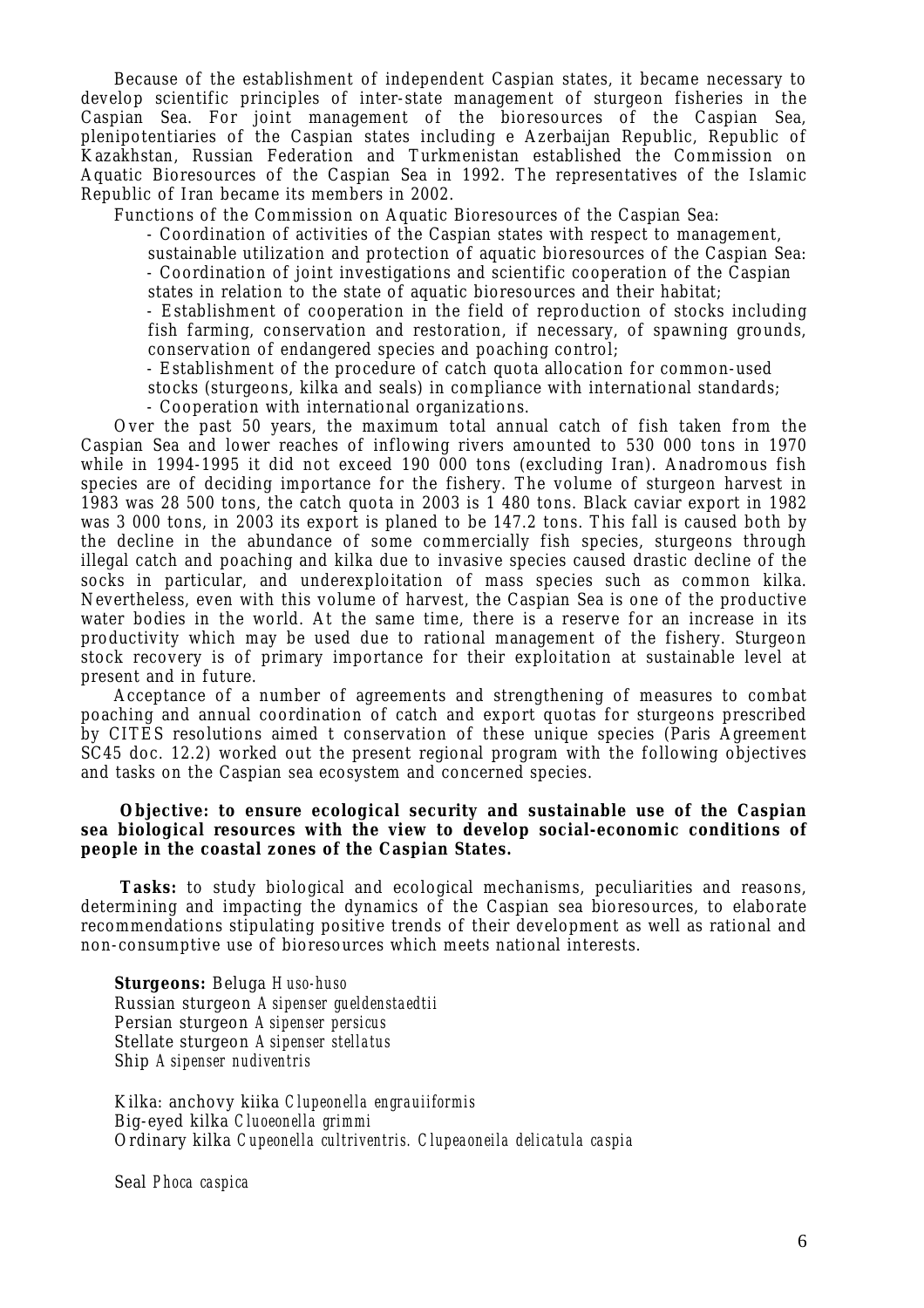# **Principles and criteria on management and conservation of water bioresources stocks of the Caspian sea and fisheries regulation**

# Principles

- Avoid overfishing;
- Effective monitoring control and surveillance;
- Ensuring reversibility and rebuilding;
- Minimizing fisheries impact;
- Considering species interactions;
- Ensuring compatibility;
- Applying the precautionary approach;
- Allocating user rights;
- Broadening stakeholders participation;
- Maintaining ecosystem integrity;
- Open and transparent decision making and close consultation;
- Decisions should reflect the best scientific information available:
- Provide appropriate incentives for compliance as well as penalties for non-compliance;
- Develop integrated policies and plans for the terrestrial and aquatic environments;
- Encourage practices which are sustainable and do not result in avoidable damage;
- Develop and apply selective and environmentally safe fishing gear;
- Maintain the nutritional value of fish and fishery products during harvesting, handling, processing and distribution.

## Criteria

- Measures should be designed to maintain populations of harvested species at levels which can produce the maximum sustainable yield:
- Conduct appropriate research into all aspects of fisheries;
- Reduction of pollution through the development of waste disposal systems;
- States should monitor and access the state of stocks under their jurisdiction;
- States should collect reliable accurate data which are required to assess the status of fisheries and ecosystems and provide this data at an appropriate time and level of aggregation, to relevant states and sub-regional, regional and global fisheries:
- Carry out studies on the selectivity of fishing gear and undertake a scientific evaluation of their impacts on the fisheries and ecosystems were they will be used before their commercial introduction;
- Set minimum standards for safety and quality assurance and make sure that these standards are effectively applied throughout the industry;
- Effective participation of industry, fish workers, environmental and other interested organizations in decision making with respect to the development of laws and policies elated to fisheries management.

# **CODE OF CONDUCT FOR RESPONSIBLE FISHERIES**

## (FAO, 1995. Article 6) GENERAL PRINCIPLES

The Caspian Littoral States and users of living aquatic resources should conserve aquatic ecosystems. The right to fish carries with it the obligation to do so in a responsible manner so as to ensure effective conservation and management of the living aquatic resources.

Fisheries management should promote the maintenance of the quality, diversity and availability of fishery resources in sufficient quantities for present and future generations in the context of food security, poverty alleviation and sustainable development. Management measures should not only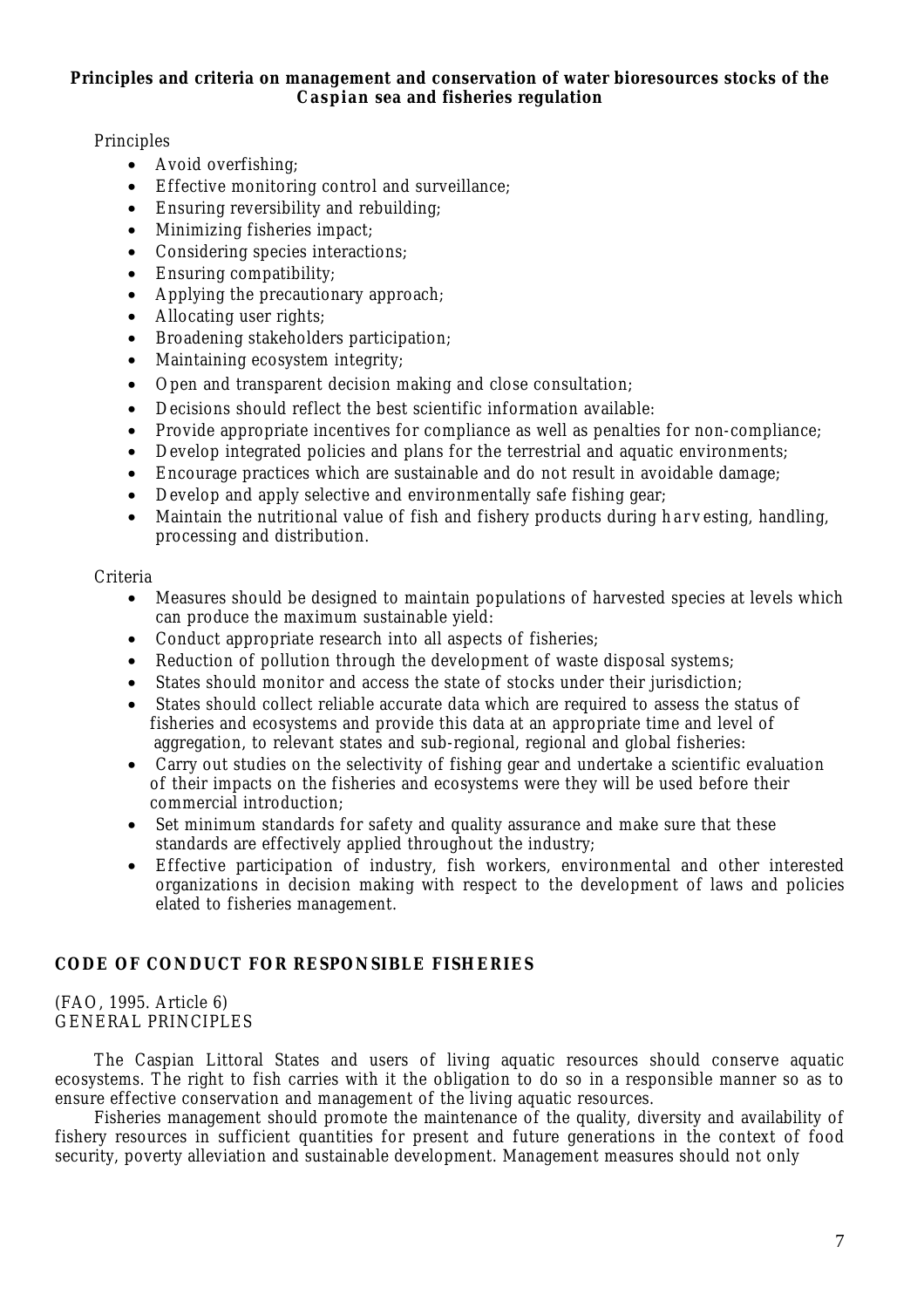ensure the conservation of target species but also of species belonging to the same ecosystem or associated with or dependent upon the target species.

States should prevent overfishing and excess fishing capacity and should implement management measures to ensure that fishing effort is commensurate with the productive capacity of the fishery resources and their sustainable utilization. Slates should take measures to rehabilitate populations as far as possible and when appropriate.

Conservation and management decisions for fisheries should he based on the best scientific evidence available, also raking into account traditional knowledge of the resources and their habitat, as well as relevant environmental, economic and social factors. States should assign priority to undertake research and data collection in order to improve scientific and technical knowledge of fisheries including their interaction with the ecosystem. In recognizing the transboundary nature of many aquatic ecosystems, States should encourage bilateral and multilateral cooperation in research, as appropriate.

States and sub-regional and regional fisheries management organizations should apply a precautionary approach widely to conservation, management and exploitation of living aquatic resources in order to protect them and preserve the aquatic environment, taking account of the best scientific evidence available. The absence of adequate scientific information should not he used as a reason for postponing or failing to take measures to conserve target species, associated or dependent species and non-target species and their environment.

Selective and environmentally safe fishing gear and practices should be further developed and applied, to the extent practicable, in order to maintain biodiversity and to conserve the population structure and aquatic ecosystems and protect fish quality. Where proper selective and environmentally safe fishing gear and practices exist, they should be recognized and accorded a priority in establishing conservation and management measures for fisheries. States and users of aquatic ecosystems should minimize waste, catch of non-target species, both fish and non-fish species, and impacts on associated or dependent species.

The harvesting, handling, processing and distribution of fish and fishery products should be carried out in a manner which will maintain the nutritional value, quality and safety of the products, reduce waste and minimize negative impacts on the environment.

All critical fisheries habitats in marine and fresh water ecosystems, such as reefs, nursery and spawning areas, should be protected and rehabilitated as far as possible and where necessary. Particular effort should be made to protect such habitats from destruction, degradation, pollution and other significant impacts resulting from human activities that threaten the health and viability of the fishery resources.

States should ensure that their fisheries interests, including the need for conservation of the resources, are taken into account in the multiple uses of the coastal zone and are integrated into coastal area management, planning and development.

States should, within their respective competencies and in accordance with international law, cooperate at sub-regional, regional and global levels through fisheries management organizations, other international agreements or other arrangements to promote conservation and management, ensure responsible fishing and ensure effective conservation and protection of living aquatic resources throughout their range of distribution, taking into account the need for compatible measures in areas within and beyond national jurisdiction.

States should, to the extent permitted by national laws and regulations, ensure that decision making processes are transparent and achieve timely solutions to urgent matters. States, in accordance with appropriate procedures, should facilitate consultation and the effective participation of industry, fishworkers, environmental and other interested organizations in decision making with respect to the development of laws and policies related to fisheries management, development, international lending and aid.

States should cooperate in order to prevent disputes. All disputes relating to fishing activities and practices should be resolved in a timely, peaceful and cooperative manner, in accordance with applicable international agreements or as may otherwise be agreed between the parties. Pending settlement of a dispute, the States concerned should make may effort to enter into provisional arrangements of a practical nature which should be without prejudice to the final outcome of any dispute settlement procedure.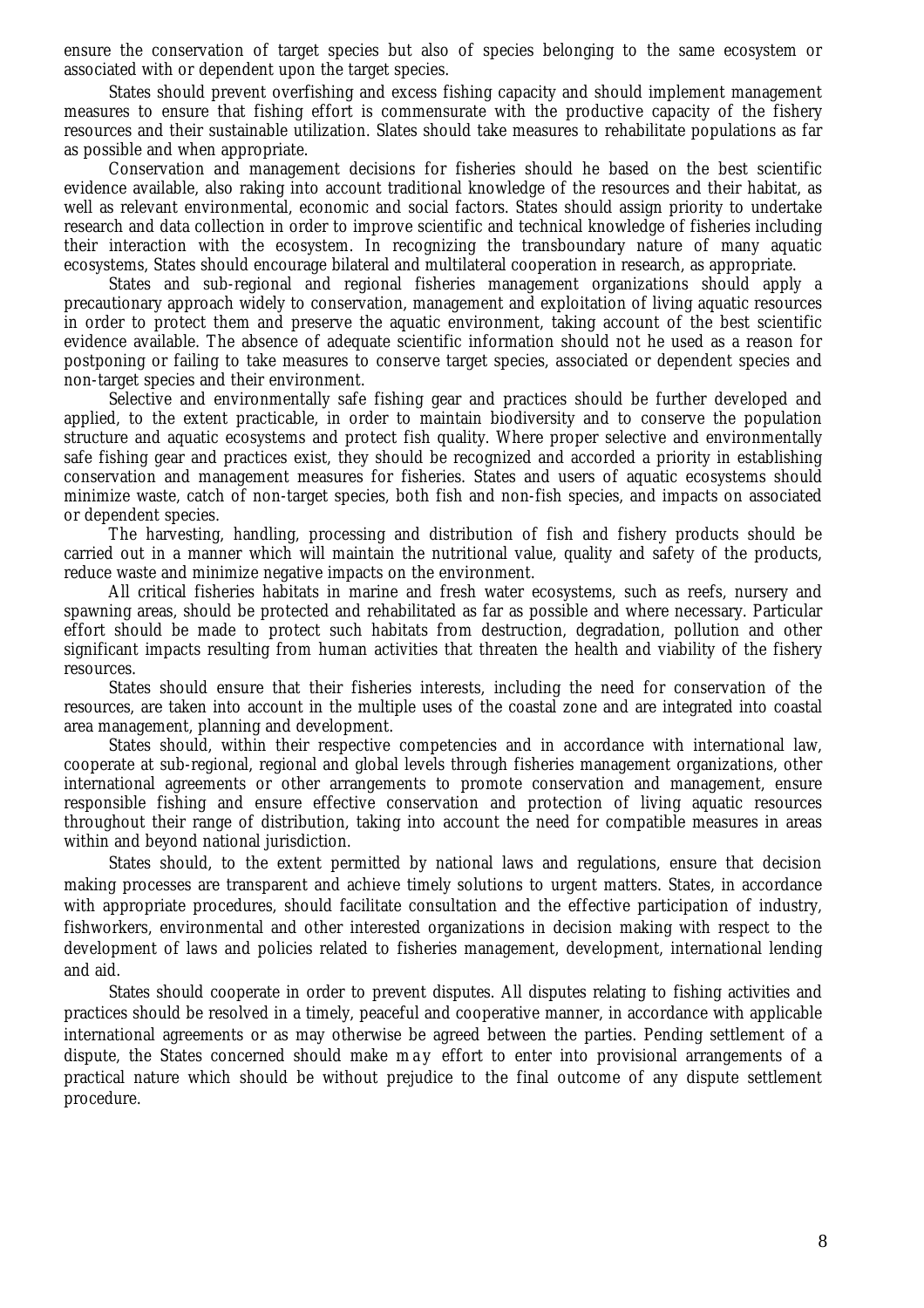States, recognizing the paramount importance to fishers and fishfarmers of understanding the conservation and management of the fishery resources on which they depend, should promote awareness of responsible fisheries through education and training. They should ensure that fishers and fishfarmers are involved in the policy formulation and implementation process, also with a view to facilitating the implementation of the Code.

States should ensure that fishing facilities and equipment as well as all fisheries activities allow for safe, healthy and fair working and living conditions and meet internationally agreed standards adopted by relevant international organizations.

States should consider aquaculture, including culture-based fisheries, as a means to promote diversification of income and diet. In so doing, States should ensure that resources are used responsibly and adverse impacts on the environment and on local communities are minimized.

States should consider aquaculture (including harvest of bred fish) as the means, contributing diversity increase of profit sources and people feeding. States should provide responsible resources use and annihilation of negative influence on environment and on local community.

#### **Code of Conduct for Responsible Fisheries**

(DAO, 1995, Article 7)

FISHERY MANAGEMENT

Management objectives

Recognizing that long-term sustainable use of fisheries resources is the overriding objective of conservation and management, States and subregional or regional fisheries management organizations and arrangements should, inter alia, adopt appropriate measures, based on the best scientific evidence available, which are designed to maintain or restore stocks at levels capable of producing maximum sustainable yield, as qualified by relevant environmental and economic factors, including the special requirements of developing countries.

Such measures should provide inter alia that:

- a) excess fishing capacity is avoided and exploitation of the stocks remains economically viable;
- b) the economic conditions under which fishing industries operate promote responsible fisheries;
- c) biodiversity of aquatic habitats and ecosystems is conserved and endangered species are protected;
- d) depleted stocks are allowed to recover or, where appropriate, are actively restored;
- e) adverse environmental impacts on the resources from human activities are assessed and, where appropriate, corrected; and
- f) pollution, waste, discards, catch by lost or abandoned gear. catch of non-target species, both fish and non-fish species, and impacts on associated or dependent species are minimized, through measures including, to the extent practicable, the development and use of selective, environmentally safe and cost-effective fishing gear and techniques.

States should assess the impacts of environmental factors on target stocks and species belonging to the same ecosystem or associated with or dependent upon the target stocks, and assess the relationship among the populations in the ecosystem.

The system of joint Caspian sturgeon resources management should be based on following main principles:

- implementing of all works related to the sturgeon stock management use within the framework acting Interstate Commission, which aims at elaboration and realization of activities in the given sphere; conducting of joint (coordinated) sturgeon stocks investigations according to unified approved up-to-date methods; determination of criteria distribution of total allowable catches at national quotas: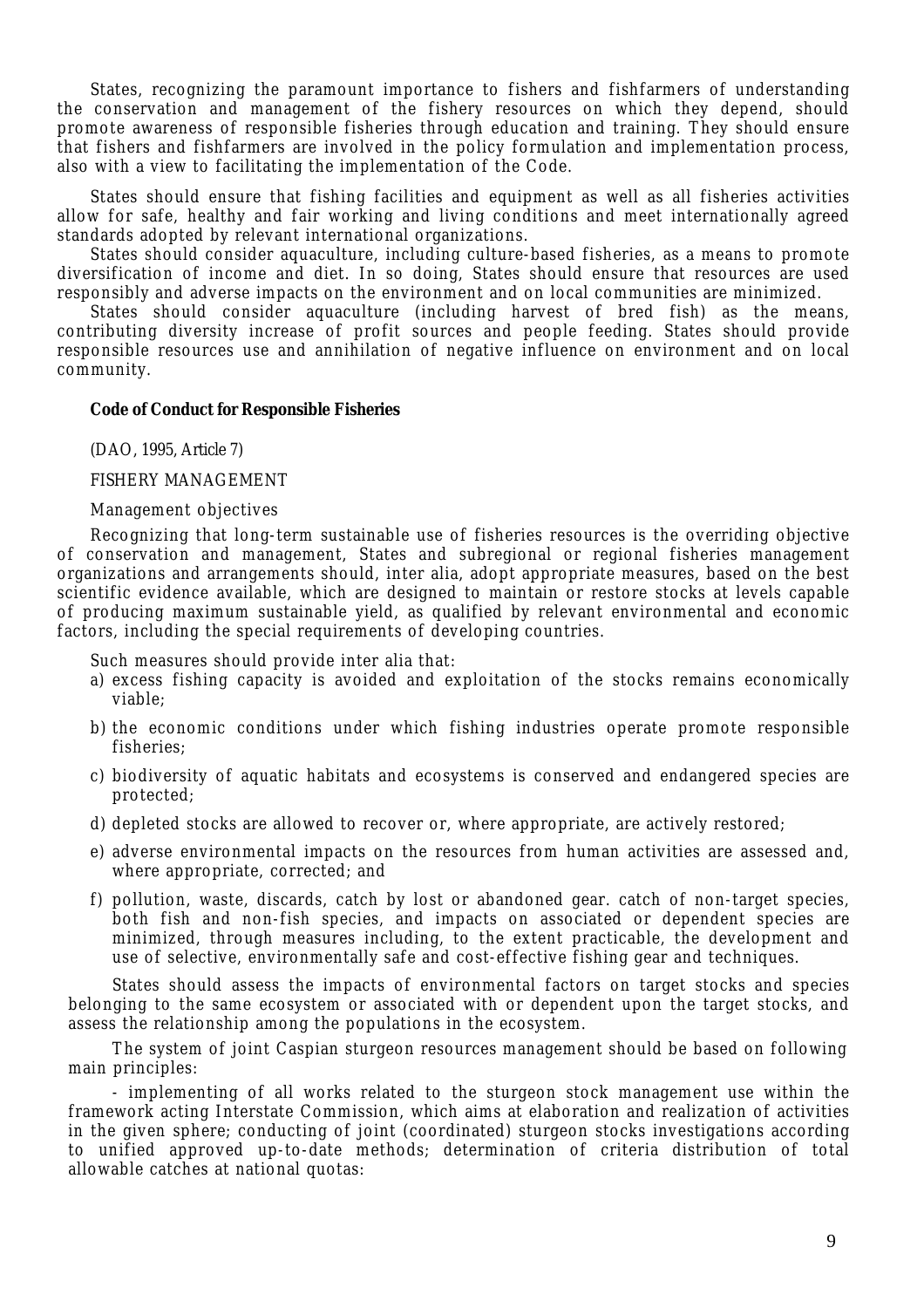- determination of volumes of total allowable catches of sturgeons: determination of national quota volumes, coordination of measures and mutual support provision, in cases when any of the Caspian Littoral states cannot develop its national quota;

- coordination of regulating measures of such types of fishery which directly or indirectly effect sturgeons;

- coordination of the abundance and species composition of hatchery released juveniles as well as implementing of joint inspection on their quantity and quality; stepby-step modification of the miffed national legislations, dealing with issues of use and protection of sturgeons and their habitat as well as sturgeon, objects production and their turnover; coordination and joint conduct of research works on combating alien invasive species;

- coordination of molecular identification of sturgeons and their products as well as labelling of these products;

- measures coordination and mutual support provision in the combating illegal fishery.

#### **Precautionary approach**

States should apply the precautionary approach widely to conservation, management and exploitation of living aquatic resources in order to protect them and preserve the aquatic environment. The absence of adequate scientific information should not be used as a reason for postponing or failing to take conservation and management measures.

In implementing the precautionary approach, States should take into account, inter alia, uncertainties relating to the size and productivity of the stocks, reference points, stock condition in elation to such reference points, levels and distribution of fishing mortality and the impact of fishing activities, on non-target species, as well as environmental and socio-economic conditions.

States and subregional or regional fisheries management or<sup>g</sup>anizations and arrangements should, on the basis of the best scientific evidence available, inter alia, determine:

a. stock specific target reference points, and, at the same time, the action to be taken if they are exceeded; and

b. stock-specific limit reference points, and, at the same time, the action to be taken if they are exceeded; when a limit reference point is approached, measures should be taken to ensure that it will It be exceeded.

In the case of new or exploratory fisheries, States should adopt as soon as possible cautious conservation and management measures, including, inter alia, catch limits and effort limits. Such measures should remain in force until there are sufficient data to allow assessment of the impact of the fisheries on the long-term sustainability of the stocks, whereupon conservation and management measures based on that assessment should be implemented. The latter measures should, if appropriate, allow for the gradual development of the fisheries.

If a natural phenomenon has a significant adverse impact on the status of living aquatic nurses, States should adopt conservation and management measures on an emergency basis to sure that fishing activity does not exacerbate such adverse impact. States should also adopt such measures on an emergency basis where fishing activity presents a serious threat to the sustainability of such resources. Measures taken on an emergency basis should be temporary and should be based on the best scientific evidence available.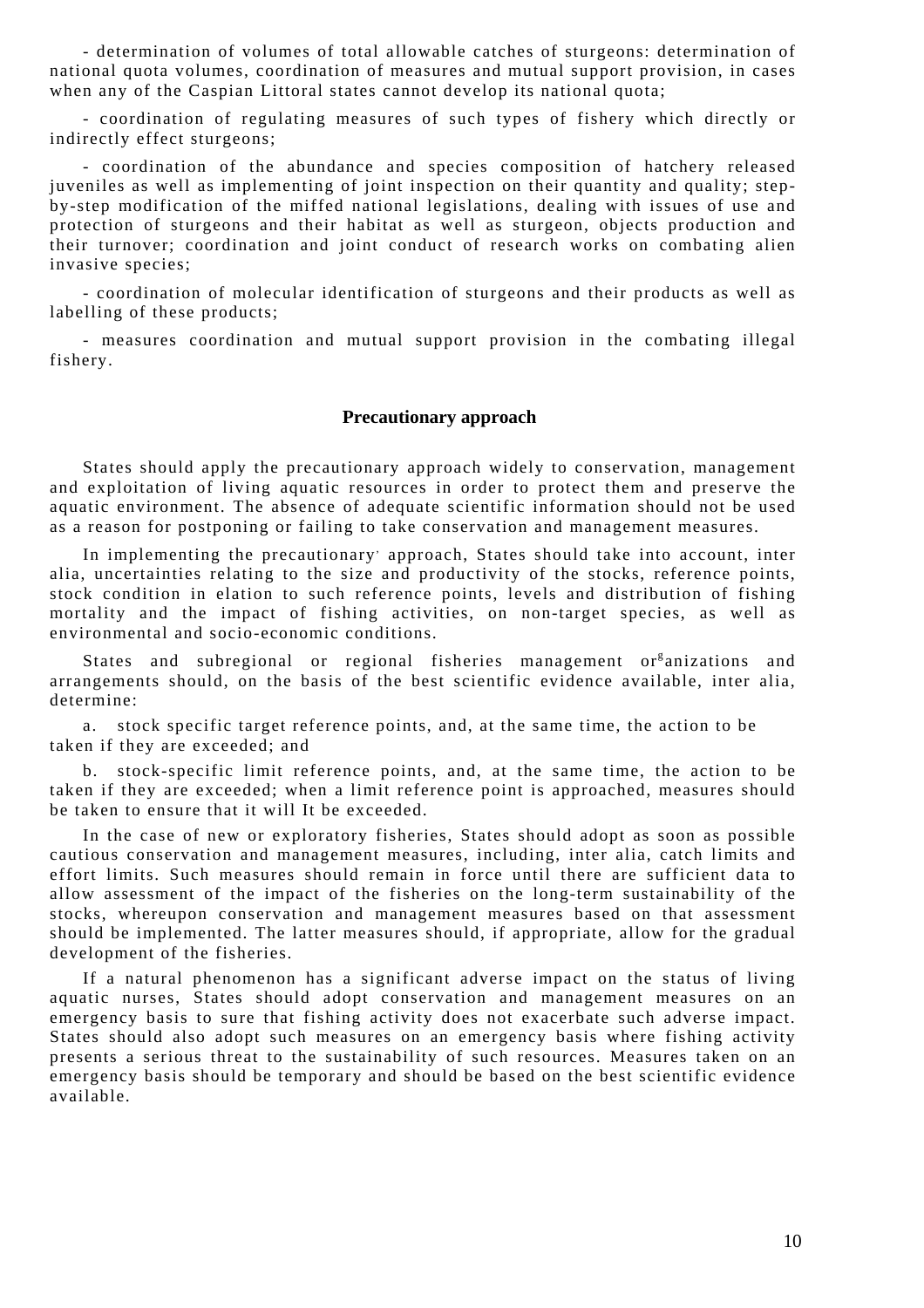#### **Terminology used in the programme:**

*The sustainable use a/aquatic bioresource:.* The use of components of biological diversity in a way and at a rate that does not lead to the long-term decline of biological diversity, thereby maintaining its potential to meet the needs and aspirations of present and future generations. ( Article 63(2) UNCLOS FAO) ( Fisheries Technical Paper 382 - X2465).

*Rational fishery* means fishery which meets the main biological, ecological. economical and other requirements related to commercial use of aquatic bioresources.

*Resources:* Biological resources include genetic resources, organisms or parts thereof. populations or any other biotic component of ecosystems with actual or potential use of value for humanity. Fishery resources are those resources of value to fisheries [FAO Fisheries Technical Paper 382 (X2465)].

*Anadromous stocks.'* Fish that spend their adult life in the sea but swim upriver to freshwater spawning grounds in order to reproduce. United Nations (1997).

*Semi-migrating (semidramous) fish:* means fish feeding in pre-mouth sea areas and migrating to the rivers for spawning. Carpi:, perch species, cat-fish species belong to them.

*The marine fish:* fish spending all their life-cycle in the sea.

*Fishing:* Any activity, other than scientific research conducted by a scientific research vessel, that involves the catching, taking, or harvesting of fish; or any attempt to do so; or any activity that can reasonably be expected to result in the catching, taking. or harvesting of fish and any operations at sea in support of it (Modifies from US Department of Commerce, 1996). [FAO Fisheries Technical Paper 382 (X2465)].

*Fishery:* The sum (or range) of all fishing acitivities on a given resources (e.g. a hake fishery or shrimp fishery). It may also refer to the activities of a single type or style of fishing (e.g. beach seine fishery or trawl fishery). The fishery can be artisanal, or/and industrial, commercial, subsistence, and recreational, and can be annual or seasonal. Activity of catching fish, from one or more stocks of fish. that can be treated as a unit for purposes of conservation and management and that is identified on the basis of geographic, scientific, technical, recreational, social or economic characteristics, and/or method of catch. [FAO Fisheries Technical Paper 382 (X2465)]

*Straddling stocks:* Stock which occurs both within the EU and in an area beyond and adjacent to eez (Article  $63(2)$  of L<sup>I</sup>NCLOS). (FAO Fisheries Technical Paper 382-X2465).

Following to the  $45<sup>th</sup>$  meeting of the Standing Committee (19-22 June, 2001) and its recommendation on the <sup>3rd</sup> stage "Actions to be implemented before 20 of June 2002 which were extended till December, 31, 2003 at the  $47<sup>th</sup>$  meeting of the Standing Committee in Chile 2003 and Resolution 12.7 the representatives of the Range States of the Caspian sea at the  $19<sup>th</sup>$  meeting of the Commission of Aquatic Bioresources of the Caspian sea decided to establish a Working group to prepare a long-term regional program for management and conservation of the Caspian sea bioresources with particular concern on sturgeon stocks.

The Working group held two meetings in Astrakhan on the October, 7-10. 2003 and November. 29-December. 1, 2003.

The Working group members agreed to use the principals and criteria defined by FAO and elaborated the following 8 tasks for joint management of the Caspian sea biological resources: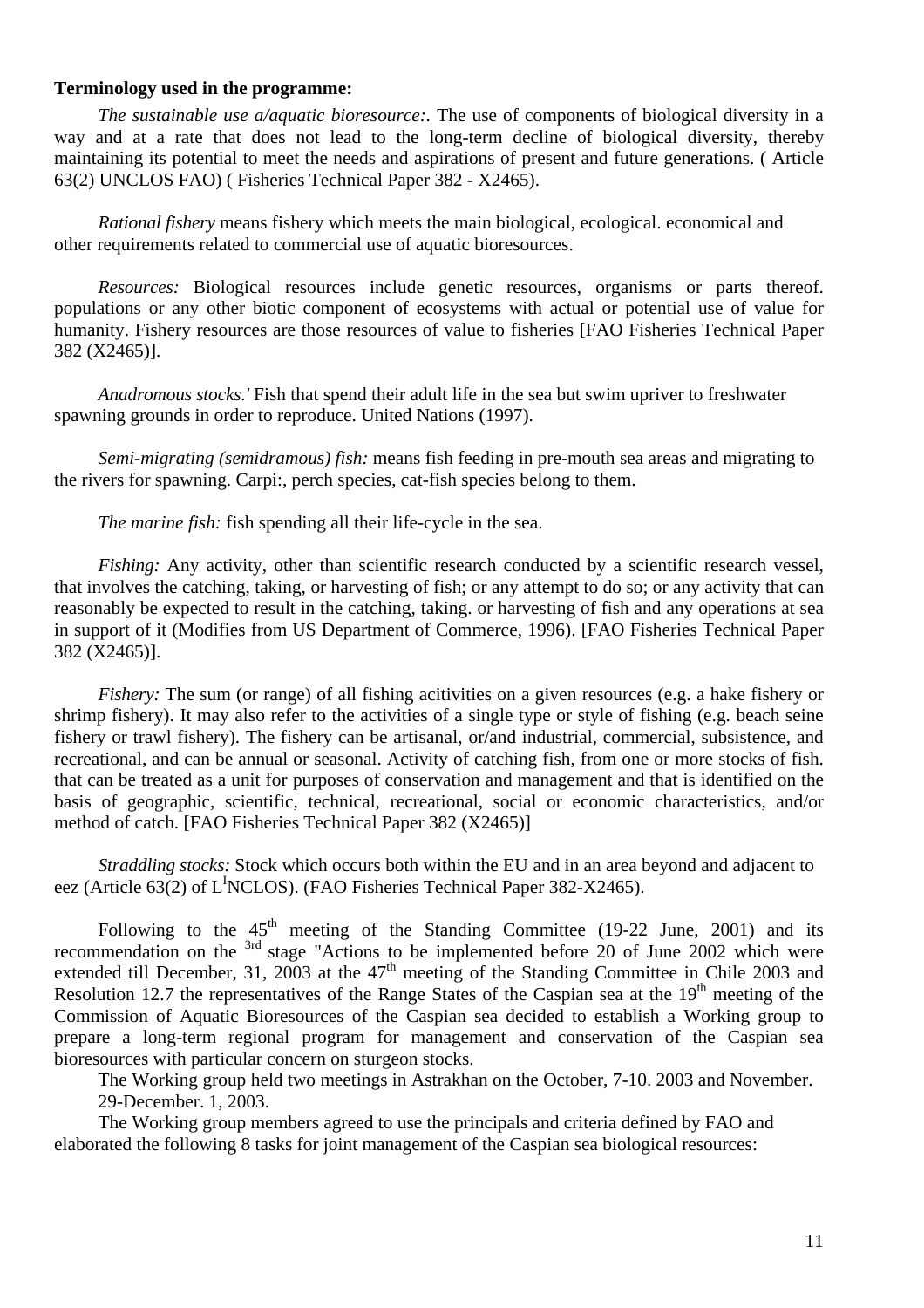# **TASKS AND TERMS OF THE REGIONAL PROGRAM ON THE JOINT MANAGEMENT, CONSERVATION AND SUSTAINABLE USE OF THE CASPIAN SEA BIORESOURCES**

| Nz                      | <b>Tasks</b>                                                                                                      | Terms    | Period       |
|-------------------------|-------------------------------------------------------------------------------------------------------------------|----------|--------------|
| $\mathbf{1}$            | Investigations on hydrological, hydrobiological, hydrochemical<br>and toxicological conditions of the Caspian sea | annually | 10 years     |
| $\overline{2}$          | Investigations on generic, biochemical, physiological,<br>parasitological status of aquatic organisms             | annually | 10 years     |
| 3                       | Investigation on efficiency of reproduction (natural & artificial)                                                | annually | 10 years     |
| $\overline{\mathbf{4}}$ | Stock assessment (abundance, biomass and distribution, etc.)                                                      | annually | 10 years     |
| 5                       | Creation of gene bank of sturgeons                                                                                | annually | 15 years     |
| 6                       | Development of aquaculture                                                                                        | annually | $5-10$ years |
|                         | Strengthening of regional and international collaboration and<br>cooperation                                      | annually | 3-5 years    |
|                         | Strengthening of protection of aquatic bioresources against:                                                      |          |              |
|                         | - poaching                                                                                                        |          | 5 years      |
| 8                       |                                                                                                                   | annually | 5 years      |
|                         | - invasive species                                                                                                |          | 2 stars      |
|                         | - habitat degradation, etc.                                                                                       |          | $5-10$ years |

#### **1-4**

The research works by the following lines: "Investigations on hydrological, hydrobiological, hydrochemical and toxicological conditions of the Caspian sea", "Investigations on genetic, biochemical, physiological, parasitological status of aquatic organisms", "Investigation on efficiency of reproduction (natural & artificial)", "Stock assessment (abundance, biomass and distribution, etc.)" are carried out by five Caspian Littoral States during the conduct of trawl record surveys in the Caspian sea according to the approved by all Caspian Littoral States "Interstate program of monitoring investigations on stock assessment and Caspian sea sturgeon TAC determination" (Annex I).

Investigations are to be conducted annually from 2004 till 2006 in two year seasons — in winter (January-February) and in summer (July-August). Data for investigations is collected during the conduct of complex surveys in the Northern, Middle and Southern Caspian on board the scientificresearch vessels. The vessels are provided by the Russian federation, Azerbaijan Republic and Islamic Republic of Iran. Representatives of all Caspian Littoral States participate in the surveys on board of any vessel. Types of vessels are determined in the above mentioned-program. The used equipment should be of the same kind including trawls size and rigging as well as acoustic equipment. Trawling methods, grid of stations and grid of tacks for acoustic works is coordinated by all the Caspian Littoral state.

Fish for analysis is taken from trawl and net catches. Each trawl and net catches are sorted out by species: sturgeons (Russian and Persian sturgeon, beluga, stellate sturgeon, ship, starlet, and hybrids), kilka and the others. It is determined the quantitative ratio of caught fish and the total biological analysis is carried out by generally accepted methods. Identification of the Russian and Persian sturgeons is carried out according to morphological character and molecular markers. Sturgeons are subjected to the total biological analysis (total and fork length, -weight, sex, stage of gonad maturity. presence of ecto- and endoparasites is determined, ray for age determination is taken). When the volume of catch is high (more than 50 specimens) share of it (it is determined by the head of the working group and representative of state where the survey is conducted) is only measured. weighed and released to the water basin. Fish of all weight-size groups are included into the sampling for bioanalysis pro rate their share in catch as \veil as all fish with anomalies in olfactory organs (ADO). The following samples: blood, tissue: muscle, an, liver. gonads, gills, gastrointestinal tract fixation are taken from the caught fish.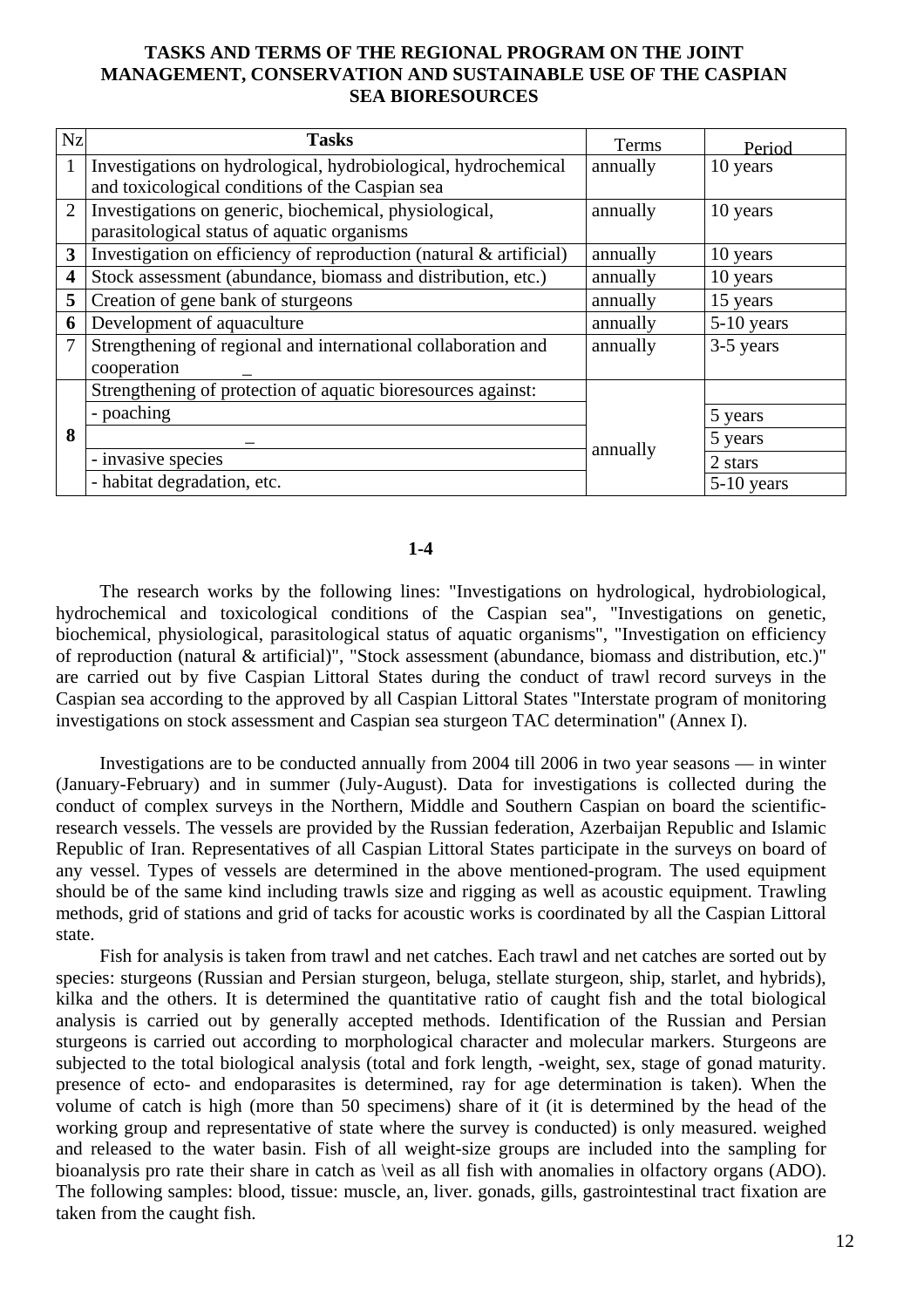Forage reserve and trophic feeding conditions of fish are determined.

Data processing and analysis is conducted by scientific-research institutes of each Caspian States independently and jointly.

Monitoring investigations of hydrologo-hydrochemical basis of the sea bioresources formation is the component part of fish stocks and TAC volume forecasting. The collected data allows estimating the conditions of main hydrologo-hydrochemical parameters (sea level, salinity, oxygen, Mogen substances, phytopigment, etc.) and on this base to elaborate forecast for future development of ecosystem processes.

Numerous investigations of latest years in ecological physiology and biochemistry of fish indicate the higher sensitivity of physiological-biochemical and hystophysiological indices reacting the anthropogenic changes in water basin Much earlier than they appear on morphological, biological or population levels. The complex of these indices gives the opportunity to distinguish hidden processes in population, set cause-effect connections among changes in environment and physiological state of fish much earlier till external factors appear. As a result the system of monitoring of physiological and biochemical fish state is characterized by potentially diagnostical and prognostic opportunities, and it is very important from the point of view of sustainable use of biological resources of the Caspian sea.

The Caspian Littoral states (excepting Turkmenistan) evaluate the efficiency of natural spawning of the most valuable, relict fish species – sturgeon species. Decrease of natural reproduction led to the decline of sturgeon abundance and their commercial stocks.

The main task of pasture sturgeon breeding is conservation of potential productivity of sturgeon population due to juveniles release into the Caspian sea pastures. Objects of artificial reproduction of sturgeons at the Caspian hatcheries are beluga, Russian sturgeon, Persian sturgeon, stellate sturgeon and ship. 21 hatcheries were constructed since 1950-ies in the Caspian basin:  $10 - in$  the Russian federation, 4 – in the Azerbaijan Republic, 2 – in the Republic of Kazakhstan and 5 – in Iran. At the end of 80-ies-the beginning of 90-ies total volumes of juveniles release in the whole basin reached their maximum volumes – 101 min. specimens (without Iran). In 2003 total volume of juveniles release reached 81.43 min. specimens. At the same time there is the threat of loss of genetic biodiversity of sturgeon population of the Caspian sea.

During the long-term fishery in the Caspian sea sturgeon catches varied greatly and it was determined by the reproduction levels and by fishery efficiency. The greatest catches in the Caspian bases were observed at the beginning of the last century (39,4 th. t. ). At the period from 1920 till 1990 catches fluctuated from l0 to 28 th.t. making up nearly 90% of the world catch. The present day status of sturgeon stocks Were characterized by sharp decline of abundance. And it was reflected in the catches. In 1990 sturgeon catches in the Caspian basin (without Iran) comprised 13,7 th. t. and 1995 – 2,9 th. t. and in 2002 – 0,680 th. t.

The analysis of long term research data indicates that the Caspian sturgeon abundance decreased in twice – twice and a half times during last 10 years. During last years negative impact on sturgeon stock status and catches is caused by illegal harvest taking place in the sea and basin Rivers. It should be noted that sturgeon fishery in the Caspian basin has not reached the critical level yet. Remained sturgeon stocks can be recovered by means of suitable management and in outlook can be sustainably exploited. The primary task for all Caspian littoral state is to solve the problem of sturgeon stocks protection, rebuilding and combating illegal catch. It means that the common regime of the optimal sea bioresources use should be coordinated.

At present state marine fish species of the Caspian sea can be distiguished into 2 groups: species in depression belong to the 1st group: anchovy and big-eyed kilka, black-back shad; species in rather stable state belong to the 2<sup>nd</sup> group: marine migrating shads, common kilka and grey mullet.

The conservation and recovery of stocks of the 1st group are regulated by the decrease of TAC, by regulating terms of catch (anadromous herring). These measures are directed to the decrease of fishery mortality rate and correspondingly to the conservation of the greatest part of spawners in order to enhance the volumes of natural reproduction.

Developing of stocks reserves of the  $2<sup>nd</sup>$  group can be the factor compensating the total losses of harvest losses in species of the 1<sup>st</sup> group as well as contributing to the development of multispecific fishery in the littoral zone.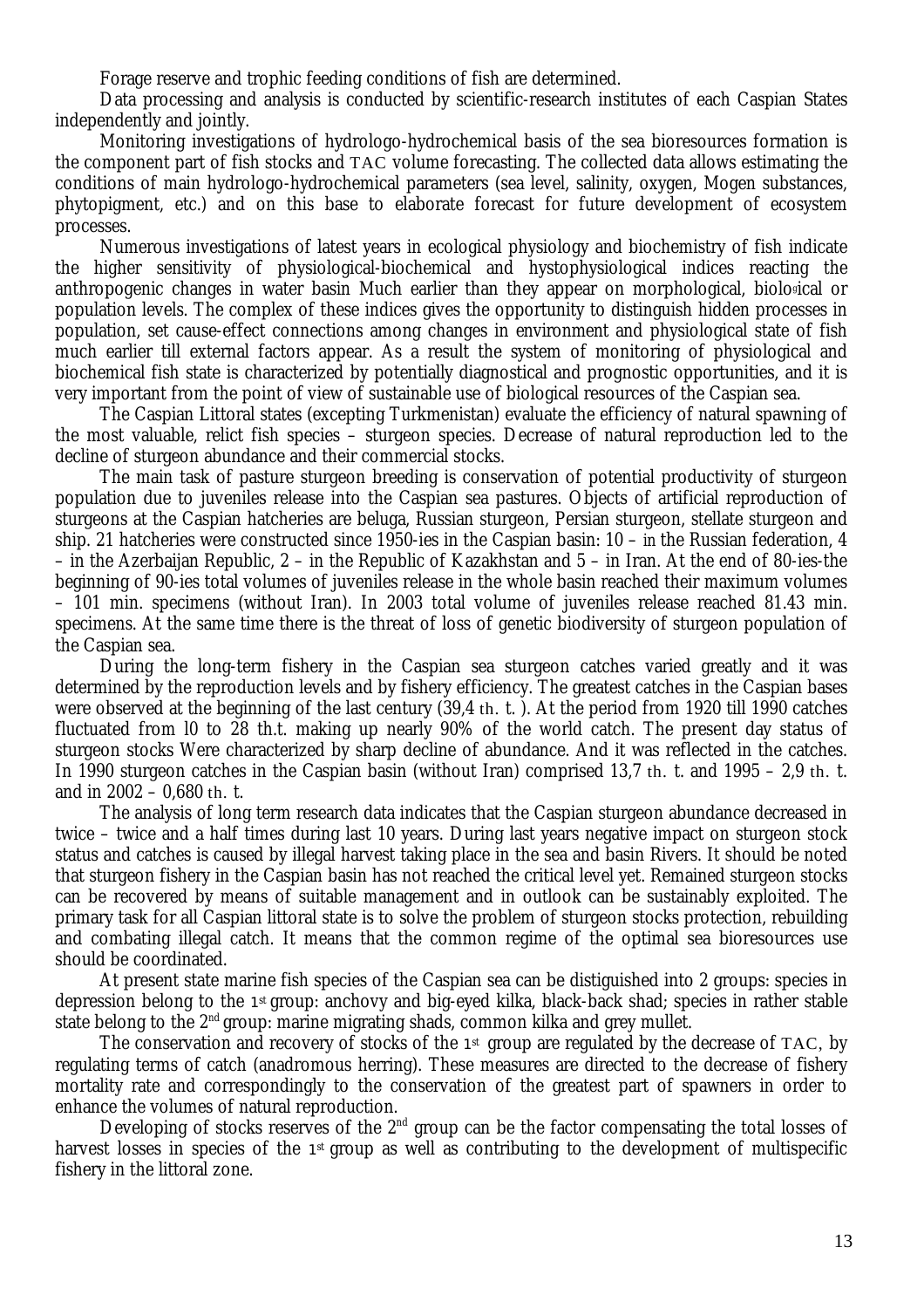The state of anchovy kilka population, the main fishery object, is very critical as consequence of development of the above-mentioned negative processes and mass losses in spring and summer 2001. In 2002 there was a tendency of some improvement of functional state of anchovy kilka, and its integral expression was recovery of reproductive function of spawning part of population. Along with the anchovy kilka the stocks of big-eyed kilka sharply declined and it reflected in the specific content of fishery and research catches. Spawning grounds of these 2 species of kilka are mainly in the Southern Caspian and partly in the Middle Caspian sea and their reproduction is subjected to a greater negative impact according to forage supply as well as according to eating of eggs and larvae by *Mnemiopsis.* 

Vice versa the stocks of common kilka are in stable state as their reproduction is in the Northern Caspian and is not subjected to *Mnemiop,sis* influence. There are some reserves in the stocks of this species and it is reflected in the substantiation of TAC.

Non-coordinated use of different methods for sturgeons stocks assessment can lead to overfishing of the population. The acceptance of unified methods of TAC assessment contributes to elaboration of unified strategy of aquatic bioresources management in the Caspian sea

Financing of joint trawl survey conduction is not always enough for conduction of necessary work volume. In this connection, taking into account that the task on sturgeon conservation is of world importance, it is necessary to have financial support of international organizations.

Terms of work conduction are 2004-2006 and then clarification and agreement of the regional programme are planned. During the joint researches it is planned to conduct annually workshops. consultation of the working groups, conferences and symposiums.

Besides it fishery research organizations of all Littoral Caspian States conduct monitoring of habitat and aquatic bioresources state on the basis of their national programs within their sovereign territories.

#### **5. The creation of genetic collection of sturgeon**

When the population of a given species in any ecosystem declines sharply. it is necessary to establish a genetic collection of samples from different species, populations and races of various origins. Sturgeon species in the Caspian Sea comprise of different populations and the condition of stocks are not identical at present situation of the Caspian Sea. In order to conserve the genetic resources of different sturgeon population it needs to collect live, sperm or tissues for futures. For this purposes the following activities can be recognized by the Caspian Sea Littoral States:

#### 1. Collection of sturgeon live specimens:

Due to sturgeon decline some Caspian Sea countries have collected live specimens of different generation of sturgeon and rare them in captive condition. Islamic republic of Iran has started these experiments more than six *years* ago. Annually certain number of sturgeon fingerlings is collected from different origin and on the base of genetic principals a selection procedure is performed to all samples. All selected fingerling are grown in captive condition and a tagging system has been applied to all of them. Islamic republic of Iran plans to extent this program for the next 10 years. Since sturgeon are long life fish and reach to the maturity at late age at 10-18 years, this experiment should be practiced for one or two generation.

Similar experiments with living samples of sturgeon species have been performed by the Russian Federation since 1987. By the data of 2000 the brood stock in volume of more than 2.5 thousand specimens with mass of 10 t is situated at the base of Scientific-Industrial Center "Rios". The brood stock is created from the roe of pure species and hybrids of Caspian sturgeons. Since 1998 the domesticated brood stocks from natural populations of beluga, Russian sturgeon and stellate sturgeon have been created at the hatcheries of the North-Caspian Department of Fishery Conservation. Reproduction and Regulation (SevCaspRybVod). The total volume of brood stock makes up 250 females. In 2003 there were noted the repeated maturing of sturgeon and beluga females which were operated in 1999-2000.

In practice, collection of live specimens especially for late maturating species such as sturgeons needs huge investments, facilities and experience. For future program not only financial support: but also co-operation, exchange of information and species within drainage is essential to extent such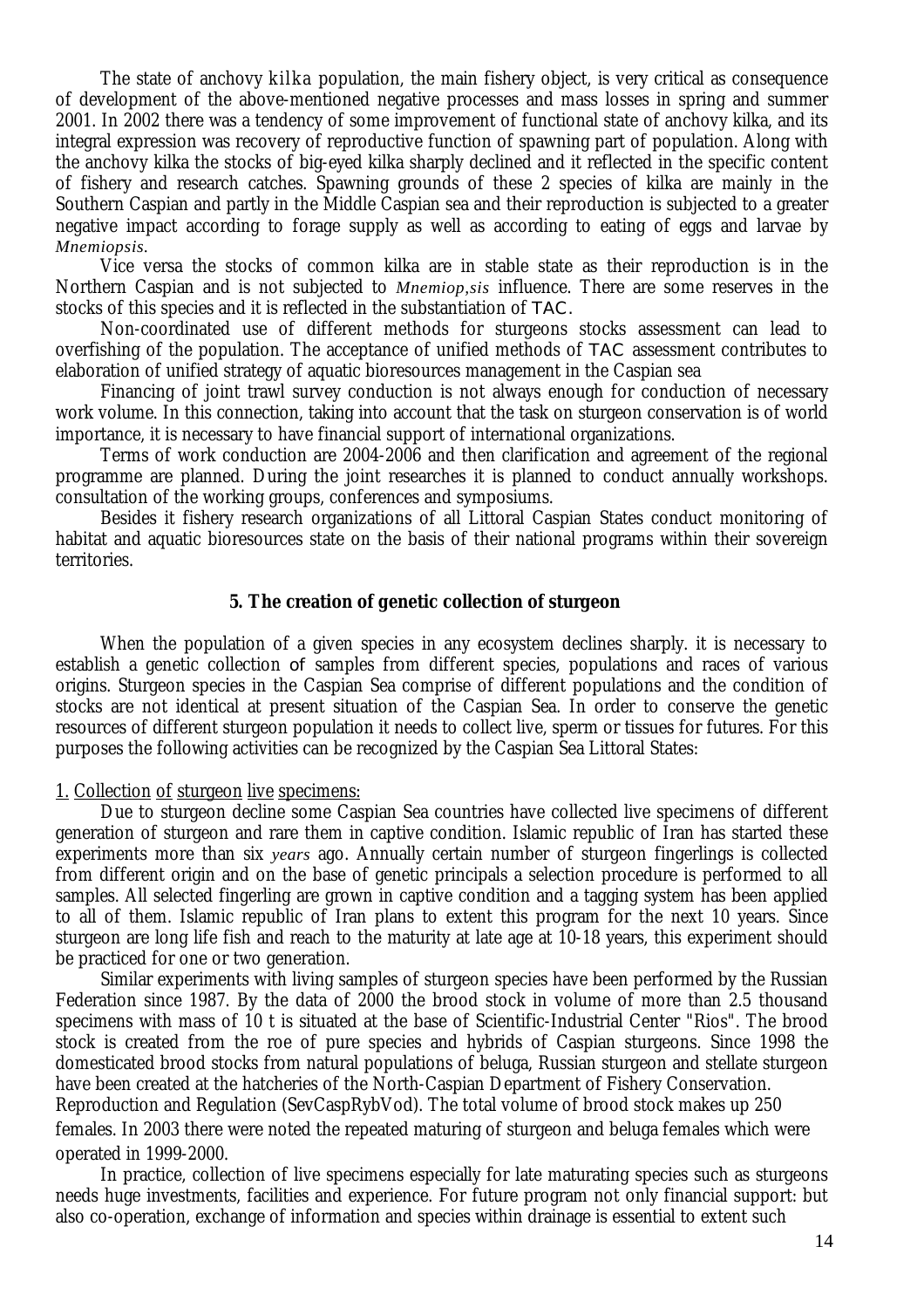program. It also recommended to get benefit the experience of live specimen collection of other aquatic species.

# 2. Cryopreservation of sperm:

Another practical method to conserve the genetic resources of endangered species is the creation of the system of genetic cryobanks and making there the representative collections of sperm and other genetic material closely connected with creation of collection of live specimens. Russia was the first country where the scientists combined all the achievements of cryobiology and biology into the unified complex of biotechnologies of genetic diversity conservation.

The conception of use of cryopreservation for rare and endangered plants and animals species conservation was first introduced by d-r R.N. Veprientsev at the Congress of the International Union for Conservation of Nature in 1976. During the last years (1990-1996) the practical realization of the conception was carried out through the complex program "Conservation of genetic resources". While fulfilling the program methods of cryopreservation of sperma of many fish species and the marine invertebrate embryos were worked out. Besides the foundation for creation of genetic cryocollection of fish and other hydrobionts were laid. The Central cryocollection is in VNIPRh (Rybnoe, Moscow region), experimental one – in Russian Academy of Science and regional – in St. Petersburg and other cities.

These techniques provide the possibility of frozen live sperms even for a century. Sturgeon cryopreservation also has been practiced in Islamic republic of Iran. The computerized cryopservation system has been placed in Iran and annually certain amounts of sperm from different species and population are collected. For the next five year plan Iran is planning to collect the sperms of all sturgeon population and preserve them in the liquid nitrogen.

Since this activities, needs both financial and technical support, Iran has already spent some investment, is ready to act as a reference lab for sperm collection and exchange samples. It also recommended establishing regular annual workshop to report the progress and achievement and also get the benefit of international institution.

## 3. Sample collection for biochemical and molecular (DNA) experiments:

In order to identify different populations of sturgeon stocks and races it is necessary to collect tissues of different species.

DNA samples can be collected both during sea survey and brood stock migration for spawning at different rivers. It is also possible to use such samples for caviar identification. At present molecular genetic labs are active in the Islamic Republic of Iran and Russia. There is the net of molecular-genetic laboratories in Russia at the head of the Federal center in Moscow and regional branches in Astrakhan. Rostov, Krasnodar. In the Islamic Republic of Iran a molecular genetic laboratory equipped with new technologies is established in International Sturgeon Research Institute and is actively performing many population genetic studies.

The Caspian Sea littoral state agreed to collect and exchange tissues during the joint program of stock assessments. It also recommends coordinating and establishing uniformed methodology for analysis and annual workshop to exchange the information.

#### **6. Aquaculture development**

It should be recognized that only development of traditional methods of fishery regulation, protection of natural reproduction, and increase in the rate of hatchery production is not sufficient for conservation of sturgeons in the Volga-Caspian basin. In this connection, the development of sturgeon farming makes a crucial rule for providing the meat and caviar of domestic and international markets.

The main objective of sturgeon farming is production of sturgeon meat and caviar. Owing to this, a heavy pressure of marine and river fishery may be reduced. Besides, like any other cultivation, sturgeon farming can accumulate, conserve and reproduce the gene pool of natural populations of these ancient members of the chthyofauna driven to the verge of extinction. The biological principle of sturgeon farming development is the high technological plasticity and adaptability of these fish. The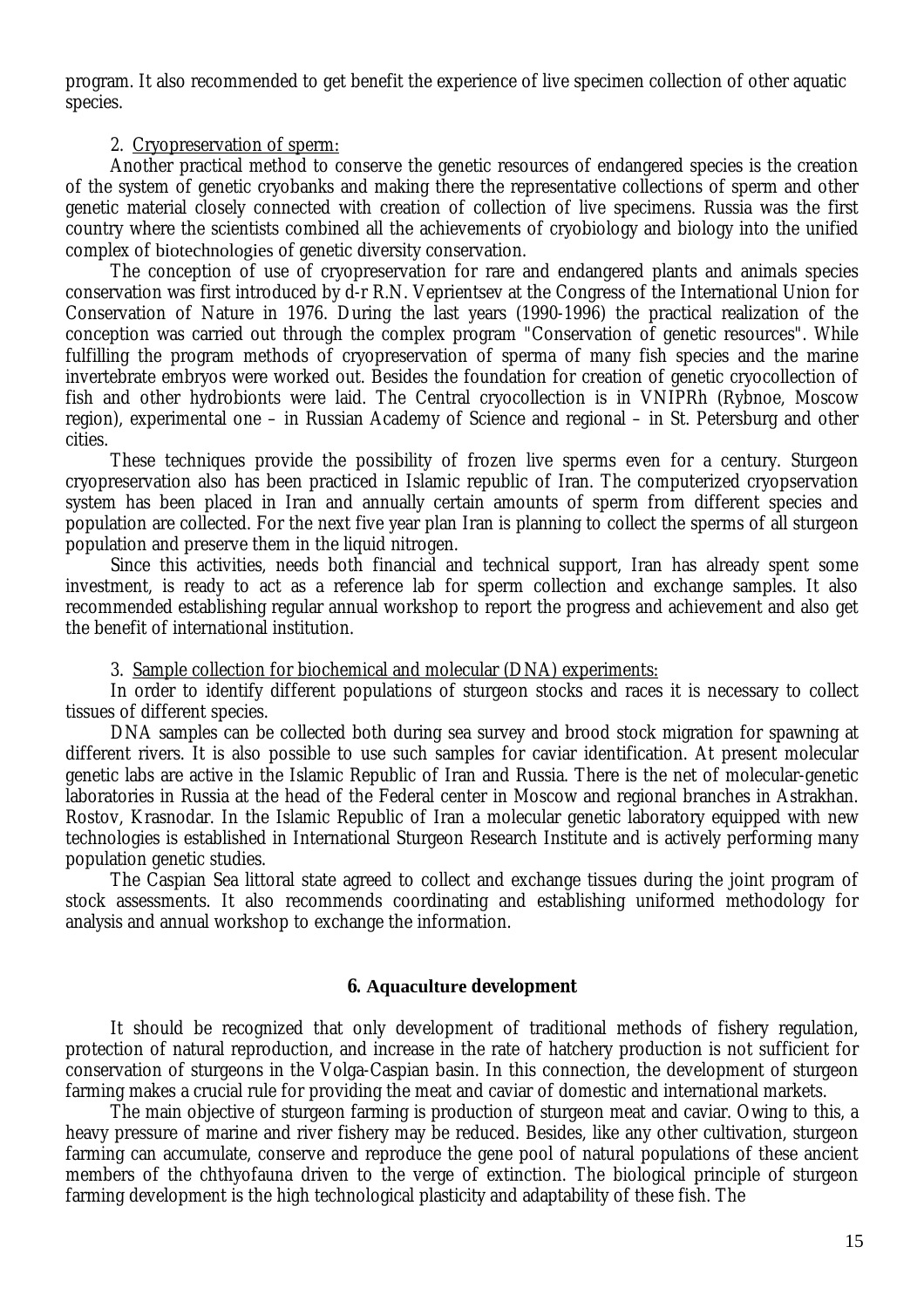current technology of sturgeon breeding and rearing may produce a multiple increase in the amount of products due to cultivation in different environmental conditions.

At present, a principal model of sturgeon farming has been developed. It provides for effective functioning of the enterprises of the industry. The commercial fish hatchery may he profitable on condition the following issues are settled:

- qualitative planting stock should be supplied;

- areas for rearing of any sturgeon species should be available;
- special diets should be available;
- a packet of normative documents on biotechnology for marketable fish production using various methods should be available;
- sufficient financing;
- marketing and processing of sturgeon products should be organized properly;
- competent fish-farmers should be staffed.

The systems with closed water supply should be preferably used in rearing the planting stock of different age and brood stocks to produce ecologically safe caviar.

Under the conditions of the southern Volga-Caspian region (the Astrakhan, Volgograd Regions, Republic of Dagestan, Kalmykia), the scheme of management of sturgeon farming may be presented by all existing forms and it is planned to increase production of marketable sturgeons in the Russian region of the Caspian Sea to 2 750 tons by 2015, including 2 450 tons in the Astrakhan Region, 200 tons in Volgograd, 200 tons in Dagestan, 50 tons in Kalmykia.

Investigations into sturgeon farming in plastic tanks and in fresh water and cages set in the coastal zone of the Caspian Sea which are performed by the Islamic Republic of Iran made it possible to work out instructions on sturgeon farming and present proposals for management of commercial sturgeon farms. The amount of production of marketable sturgeon meat in the Islamic Republic of Iran is expected to reach 1000 tons for the next 10 years.

The Republic of Azerbaijan plans the construction of a marine sturgeon farm producing 20 tons per year.

The construction of a sturgeon farm with closed cycle of water supply is projected by the Decree of the President of Turkmenistan in the area of the Kianly Bay of the Caspian Sea. It will produce 1000 tons of broilers and 3 tons of caviar with subsequent development of its own brood stock from eggs and domesticated sturgeon females.

The selection of species for cultivation should be individual for certain farms and hatcheries taking into account their technological characteristics, available protection works to prevent hybrids from entering natural water bodies, market requirements, regional resources to produce the planting stock and marketable fish, scientific recommendations.

The main objectives of sturgeon farming at the present day are the following:

- scientific development of the biotechnology for a full-cycle commercial fish farm including the development and maintenance of sturgeon recovery and brood stocks, biotechnique of planting stock (fingerlings and one-year olds) production and rearing, bitechnique of farming in different environmental conditions;

- determination of economically valued characteristics of pure sturgeon species and their hybrids which are promising for manufacturing commercial products (with a ban on releasing hybrids into natural water bodies) aimed at the development of domesticated stocks and. subsequently, of races intended for industrial rearing (beater as an example);

- preparation of a list of farms and hatcheries of federal importance to be used as supporting scientific-production centers for industrial sturgeon culture. Priority and sufficient purposeful financing of these centers should be stipulated to develop the basic elements including the construction of new hatcheries and reconstruction of existing ones as well as compensation for expenses to release young fish of pure species into natural water bodies;

- introduction of differentiated pay for the work to restore the most depleted populations and species of sturgeons which makes it feasible to commercial farms to re-introduce indigenous species into natural habitats;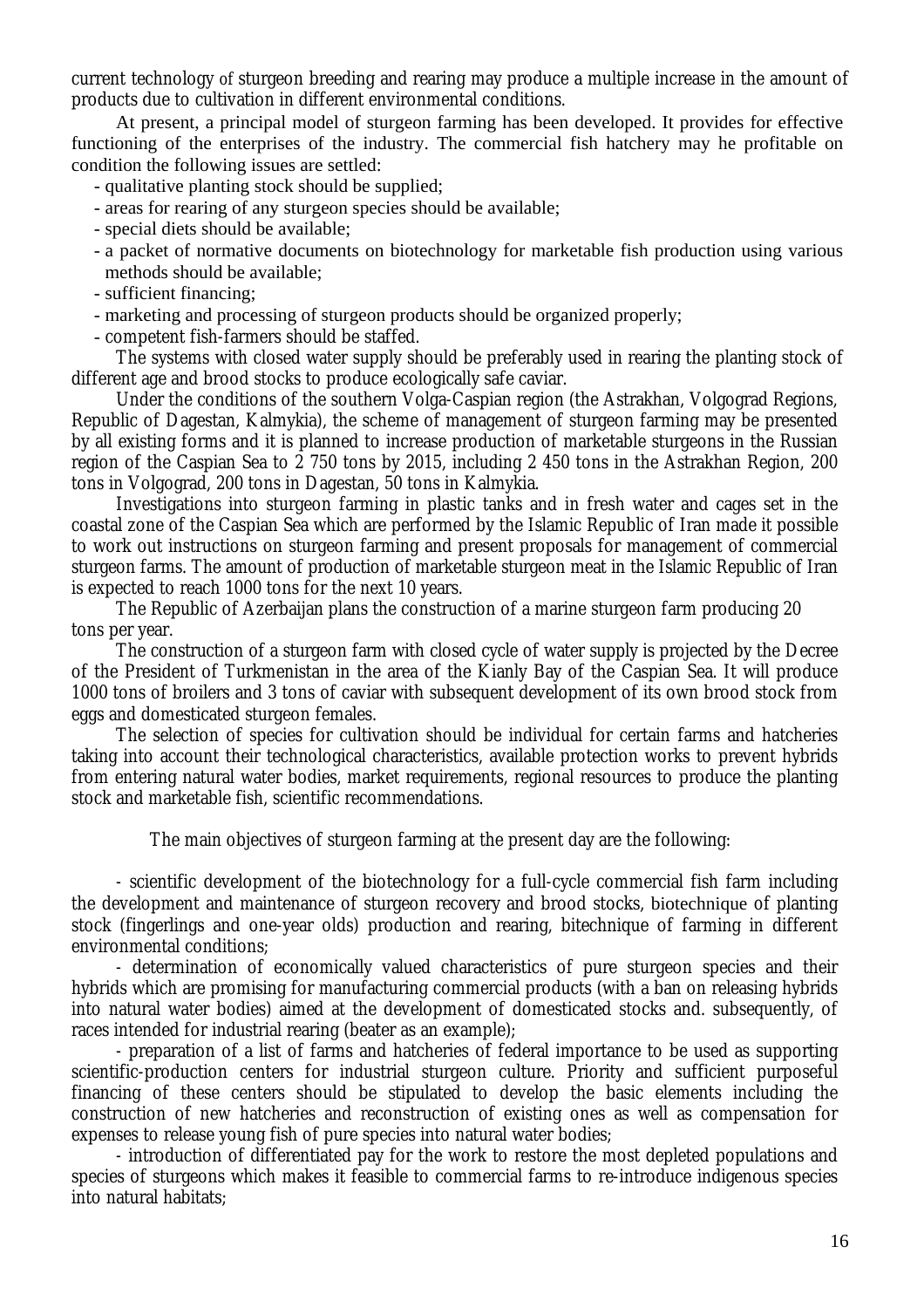- organization of genetic control of wild spawners transported to fish farm sand hatcheries, preparation of their indivicsual genetic passports which may scientifically ground the way of their handling to produce the offspring and control (including export-import) the transference of eggs, planting stock and mature individuals;

- establishment of the permanent ichthyopathological service to attend to fish farms and hatcheries which maintain their own recovery and brood stocks:

- supplying commercial (industrial) farms and hatcheries with sound, high-quality (man-made) pelleted feeds containing a full set of components according to developed formulae.

To recommend the development of sturgeon farming in the Republic of Kazakhstan.

Solution of the problem of sturgeon farming development in the Caspian region depends on the coordination of efforts of central authorities, departments, and scientific institutions and fisheries enterprises. The importance and complexity of the problem of sturgeon farming makes it necessary to finance it using government funds and sponsorship.

#### **7. Strengthening of regional and international collaboration and cooperation**

The Commission on aquatic bioresources of the Caspian sea is a main coordinating body on all aspects of management, conservation of bioresources and regional interaction.

According to the "Statute on the Commission of Aquatic Bioresources of the Caspian Sea" for the next two terms (2001-2002) the Azerbaijan Party was appointed as the Chairman of the Commission, the representative of the Russian Federation was appointed as Vice- chairman at the 14th session of the Commission which took place on December 19-20, 2000, in Astrakhan (the Russian Federation), as a result of expiring term of office of the former Chairman and Vicechairman of the Commission of Aquatic Bioresources of the Caspian Sea.

Five sessions of Commission on Aquatic Bioresources of the Caspian Sea were held during the mentioned terms.

The first (15-th) extraordinary session of the Commission took place on May, 22-23, 2001, in Baku, with participation of the Secretary General of CITES Mr. Willem Wijnstekers.

The following issues were considered at the session of the Commission: "On adopted Total Allowable Catch (TAC) recommendations for 2001" and "On export quota for fish and sturgeon caviar for 2001".

The second (16-th) session of the Commission took place on December 6-7, 2001 in Astrakhan (the Russian Federation), chased by the Head of the Azerbaijan Republic Mr. Mamedli.

The third (17-th) extraordinary session of the Commission took place on March, 29-30, 2002, in Baku (the Azerbaijan Republic). The Islamic Republic of Iran officially became the member of the Commission on Aquatic Bioresources of the Caspian Sea at this session of the Commission. Issues connected with elaboration of agreement on conservation and use of bioresources, combating with poaching and ctenophore *Mnemiopsis,* specification of principles for quota distribution

The plenary session of the Secretariat and Working groups, formed in accordance with the decision of the 17-th session of the Commission on Aquatic Bioresources of the Caspian Sea took place on July, 16-18, 2002, in Baku (the Azerbaijan Republic)

The plenary session of the Secretariat and Working groups of the Commission on Aquatic Bioresources of the Caspian Sea took place on October, 8-11, in Baku (the Azerbaijan Republic).

The fourth (18-th) session of the Commission on Aquatic Bioresources of the Caspian Sea was held on December, 9-10, 200:, in Baku (the Azerbaijan Republic).

Besides considering of procedural questions at the Commission session- a special. session was devoted to the 10-th anniversary of the Commission and a collection of documents of the Commission on Aquatic Bioresources of the Caspian Sea for 1992-2002 was issued.

For the next two terms dhairman (the Russian Federation) and Vice- chairman (Kazakhstan) of the Commission were appointed in order of rotation at the session of the Commission. (2003-20114)

In 2003 in accordance with the Plenary session of the Secretariat and the Working groups of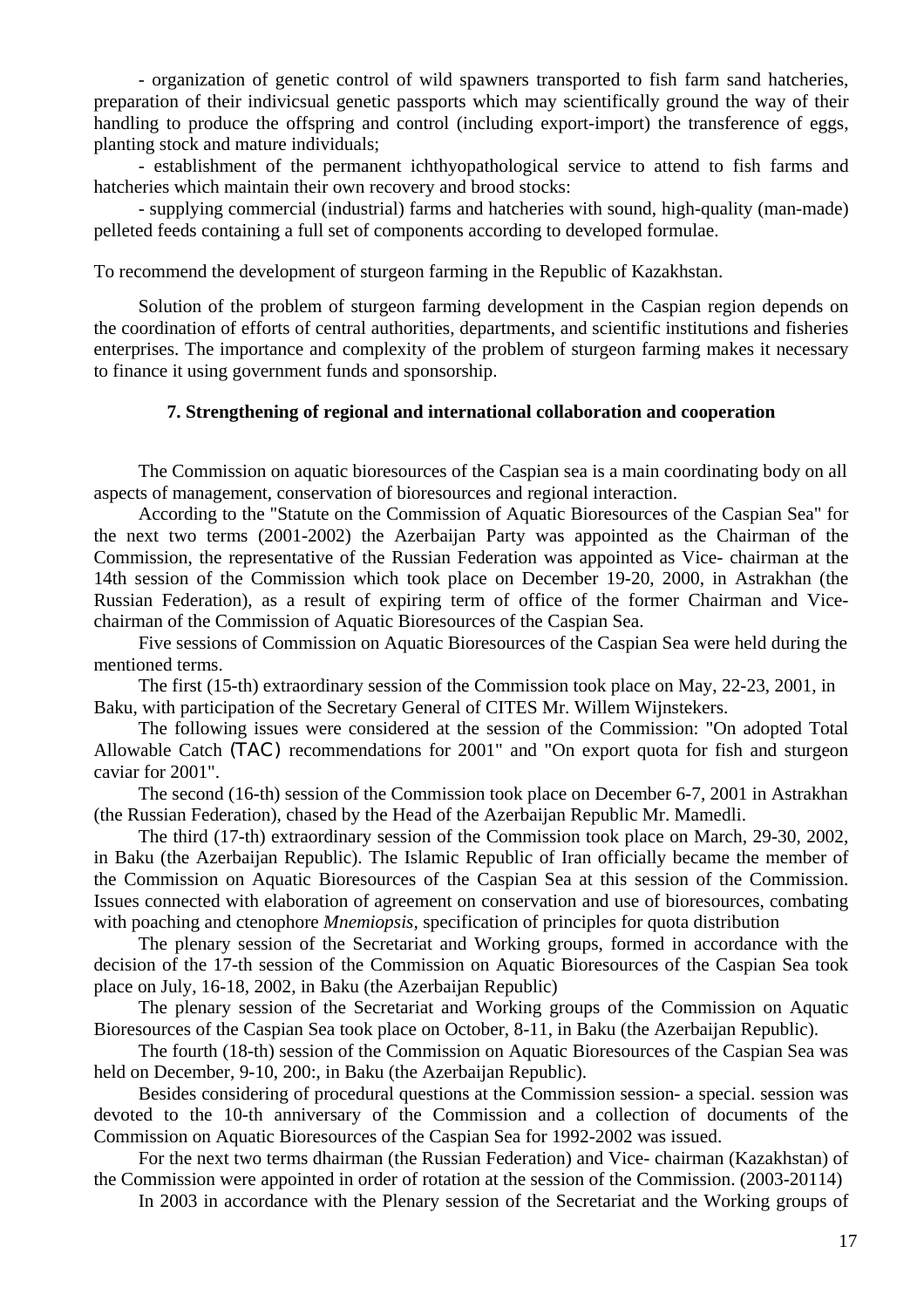the Commission on Aquatic bioresources of the Caspian sea (October, 9-11, 2002. Baku) in March. 12-14, 2003 the First International Workshop "Methods of Sturgeon stock assessment and their TAC determination" was held in Astrakhan, the Russian Federation (FSUI KaspNIRKH). 46 specialists *from* fisheries research institutes and organizations: from *the Azerbaijan Republic (AzerNIRKh, the Ministry of Ecology and Natural Resources), the Islamic Republic of Iran (IFR0. International Research Sturgeon Institute), the Kazakhstan Republic (Atyray Branch of Scientific Fisheries Research Centre), the Russian Federation (the State Committee for Fisheries, KaspNIRKh, Sevkasprybvod (the North Caspian Department of Fish Cnnsereation Reproduction and Regulation). VNIRO, PINRO, SevPINRO, AzNIIRKh)* as well as representatives of *CITES, FAO, "Innovative solutions, Ltd." (New Zealand), IFREMER (France)* took part in the Workshop.

Within the framework of the workshop there were given reports concerning methodology aspects of stock assessment and total allowable catch determination of sturgeon as well as criteria choice under quotas distribution of aquatic bioresources of the Caspian sea at the same time recommendations according to issues related to methodology approaches of stock assessment determination and commercial objects forecasting.

According to recommendations of the regular  $19<sup>h</sup>$  session of the Commission on aquatic bioresources of the Caspian sea it is planned to conduct **the second International Workshop "Methods of sturgeon stocks assessment and their TAC determination" on 13'h — 15'h November, 2003 in Astrakhan, Russian Federation.** 

Within **the Working group on control for quantity and quality of released juveniles of valuable fish species** (the Protocol of the 18<sup>th</sup> session of the Commission on aquatic bioresources of the Caspian sea, December, 9-11, 2002, Baku, the Azerbaijan Republic) in 2003 there was carried out the commission control of hatcheries activity according to the reliable accounting on release volume and fish products quality. The representative of Sevkasprybvod (the Russian Federation) visited Azerbaijanian experimental marine and Ali-Bairamlinskyi sturgeon hatcheries on the 16-17<sup>th</sup> of May, 2003. On the  $30<sup>th</sup>$  of June and on the 1<sup>st</sup> of July 2003 bonitation was carried out under the participation of Atyrau Branch of Scientif<sup>i</sup>c Research Center of Fisheries of the Republic of Kazakhstan at hatcheries of the Astrakhan region (Kizanskii and Lebyazhii). The return visit of the Russian Federation for participation in control catches of juveniles reared at hatcheries of the Republic of Kazakhstan (Atyrauskii *and* Ural-Atyrausskii) was on the 16<sup>th</sup> -20<sup>th</sup> of July 2003.

# **The 19th extraordinary session of the Commission on aquatic bioresources of the Caspian sea was conducted in Astrakhan on the 24th -25th of July, 2003.**

The following delegations took part in the work of the Commission:

- from the Azerbaijan Republic, at the head of R. Vagitovich, Head of the Administration of Fish Stocks Reproduction and Conservation in the Ministry of Ecology and Natural Resources of the Azerbaijan Republic;

- from the Islamic Republic of Iran, at the head of Yahya Mohammadzadeh, Deputy Minister of Jihad-e-Agriculture, Managing Director of "Shilat - Iran";

- from the Republic of Kazakhstan, at the head of Mussataev M., Chairman of the Committee for Fisheries in the Agriculture Ministry of the Republic of Kazakhstan

- from the Russian Federation, at the head of V. Voloch, Vice-chairman of the RF State Committee for Fisheries;

- from Turkmenistan, at the head of Mammedov M., Chairman of the Committee for Fisheries The significant result of the joint work was the Statute of the Commission on aquatic bioresources of the Caspian sea which meets interests of 5 Littoral Caspian States.

It was planned to conduct the meeting of the Working groups in the first decade of October, 2003 and issues were determined according to the following directions: elaboration of the draft Agreement on Conservation of aquatic bioresources of the Caspian sea and their management: elaboration of main principles and criteria of water bioresources stocks of the Caspian sea; on lon<sup>g</sup>term management and conservation of bioresources of the Caspian sea: methods (sturgeon stocks abundance determination and their TAC determination) elaboration: control for quantity and quality of released sturgeon juveniles, coordination work on combating Ctenophore M. *Leidyi* and creation of monitoring centre for alien species intrusion into the Caspian sea.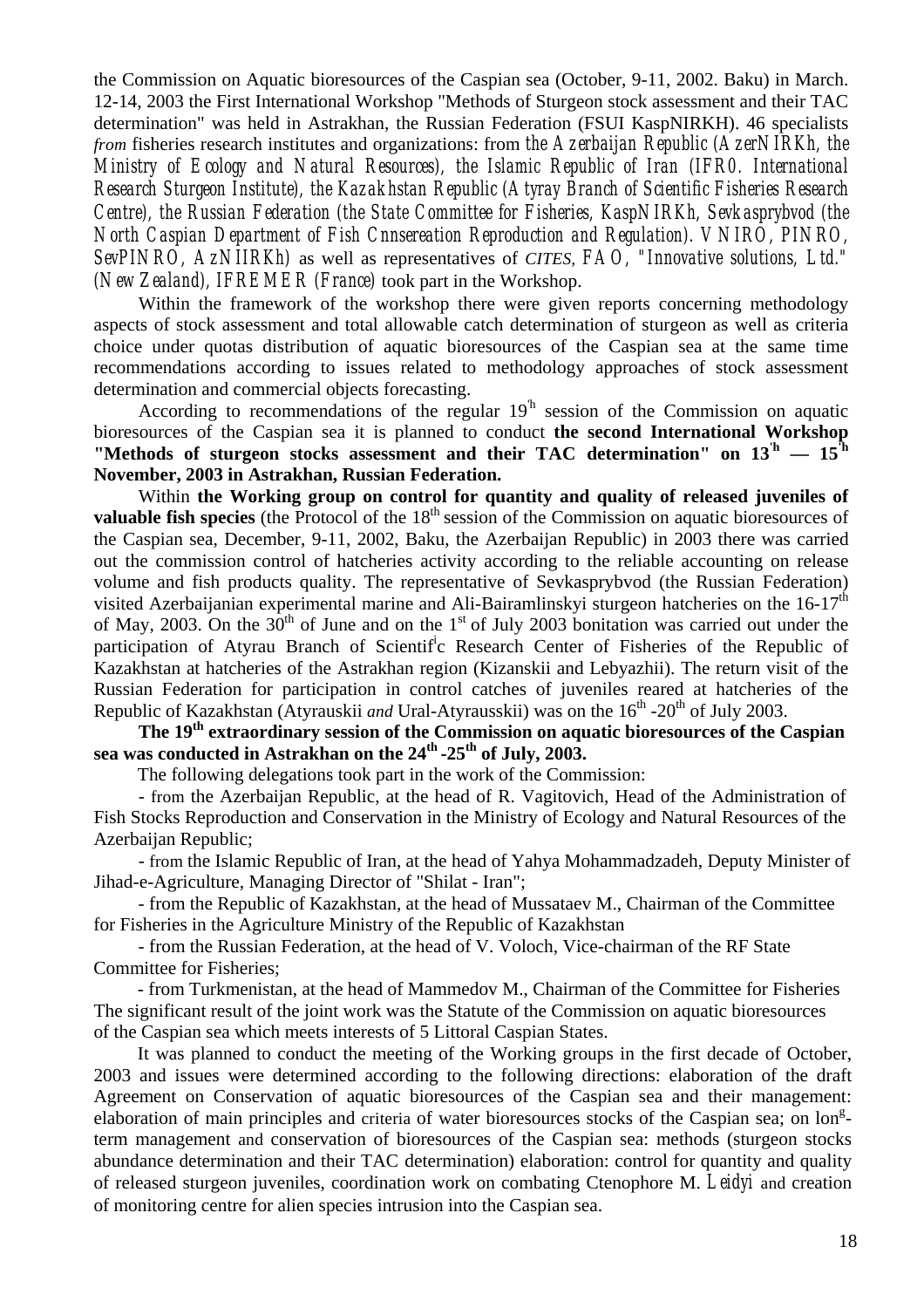# **On the 7th -10'" of October, 2003 the session of 5 Working groups of the Commission on aquatic bioresources of the Caspian sea was conducted in Astrakhan, the Russian Federation.**

During the meeting of the Working groups there were signed the Protocols of the Working groups reflecting the following decisions and recommendations.

In accordance with the Agenda at the Working group on elaboration of draft Agreement on conservation of bioresources of the Caspian sea and their management the following issues were discussed:

1. Further elaboration of draft Agreement on conservation of bioresources of the Caspian sea and their management.

2. Consideration of the draft Agreement on establishing of the Commission of aquatic bioresources of the Caspian sea.

3. Consideration of draft Declaration of heads of Fisheries Ministries and Departments of Littoral Caspian states.

During the session of the Working group on elaborating the main principles and criteria for management of bioresources stocks in the Caspian sea and on long term management and conservation of aquatic bioresources the following issues were discussed:

- elaboration of common principles and criteria for management of bioresources stocks of the Caspian sea using CITES recommendations Conf. Resolution 12.7 and documents of Conf. 12. Doc.42.1, 42.2 on the basis of proposals of Littoral Caspian states.

− Consideration of presented National programs of conservation and management of bioresources of the Caspian sea.

- Elaboration of draft of Regional program on *the* basis of presented National programs of conservation and management of bioresources of the Caspian sea.

During the session of the Working group on abundance and quality control of hatchery released juveniles of valuable fish species the draft of Statute on the Working group on quantity and quality control of hatchery released juveniles of valuable fish species prepared by the Russian Party was considered;

- there were discusses proposals of Littoral Caspian states representatives according to the time-table of joint visits to hatcheries in 2004 taking into account the significance of works on beluga juveniles reproduction;

- there was elaborated and agreed upon the form of Information on sturgeon hatcheries activities on juveniles reproduction for submitting to the Commission Secretariat;

− there were prepared proposals to *the* Work Program of *the* Working group for 2004

*The Working group on work coordination on combating ctenophore M Leidyi and creation centre of monitoring of alien species intrusion into the Caspian sea:* 

− there were considered *the* Caspian Littoral States experts' proposals on combating Ctenophore *M. Leidyi* and creation of monitoring center for alien species intrusion into the Caspian sea;

- there were given the reports of representatives from the Islamic Republic of Iran and Russian Federation on the results of experimental works conducted in 2003 concerning possible introduction of *Beroe ovata* into the Caspian sea;

- it was approved the scheme of "Biological substantiation of possibility for *Beroe ovata* introduction into the Caspian sea" proposed by the Russian party for elaborating the common form of "Biological substantiation ..." for all the Caspian Littoral States;

- it was planned to hold the conference in the Islamic Republic of Iran on *the* results of experimental works conducted by specialists from the Caspian Littoral States on possibility for *Beroe ovata* introduction into the Caspian sea.

In accordance with Protocols of the October Working Groups it is planed to conduct **meeting of Working Groups from November 29 till December 1, 2003** with participation of specialists in International law from all the Parties.

**The regular 20-th meeting of the Commission on Aquatic Bioresources of the Caspian sea** with participation of the official representatives of the Azerbaijan Republic. the Islamic Republic of Iran. the Republic of Kazakhstan, the Russian Federation and Turkmenistan will take place **from December 2 till 4, 2003**. It is planned to conduct annually international workshops on the biological data received during the joint research work. meeting of the Working groups *and* further coordination of the activity on conservation and recovery of sturgeon stocks of *the* Caspian basin.

International experts, neutral international organizations are attracted to the work of the Commission.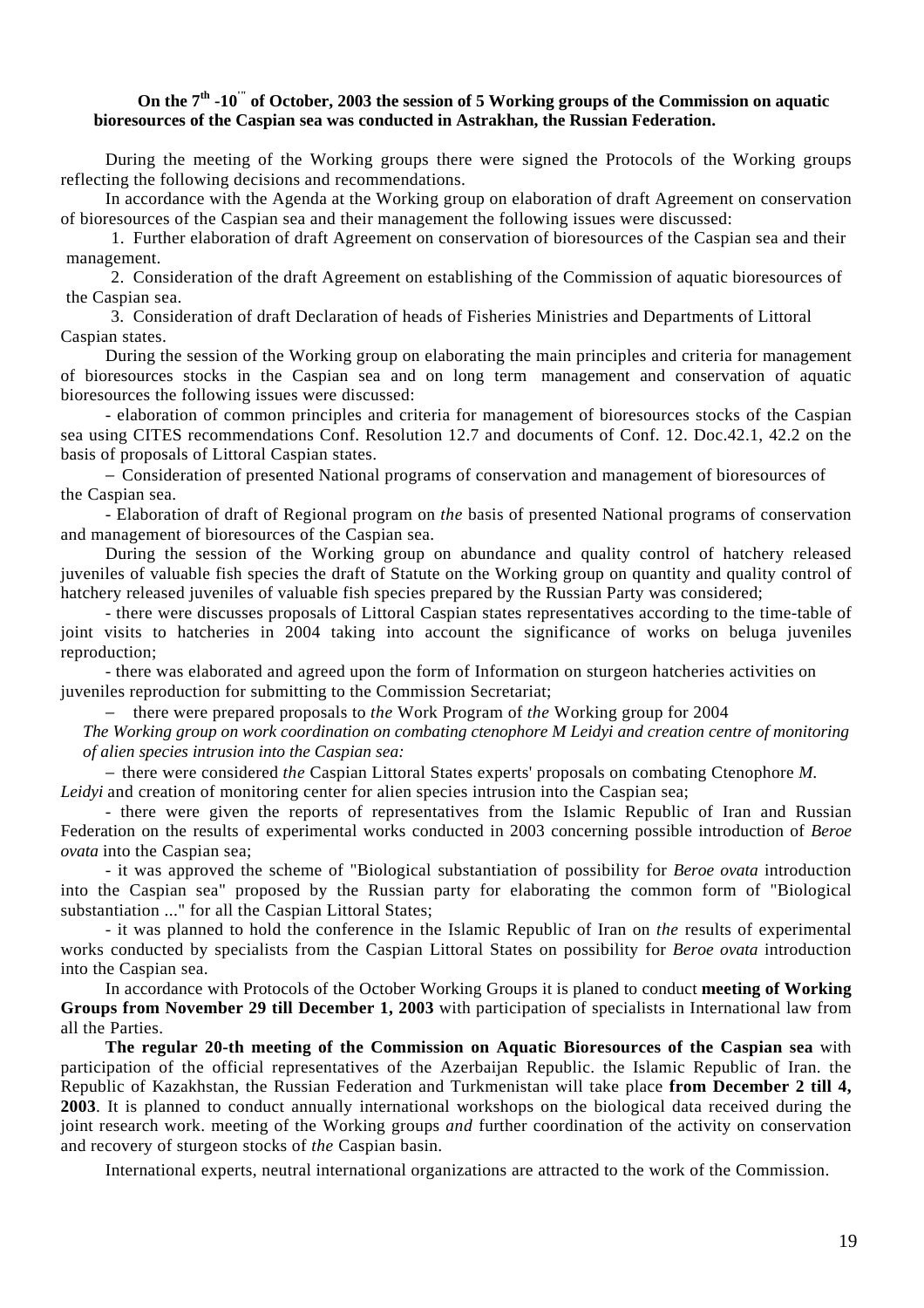# **8. Strengthening of aquatic bioresources protection a) against poaching**

Illegal catch, overfishing and also development of sturgeon poaching especially after the collapse of former Soviet Union (199C) caused, dramatic decline of sturgeon resources in the Caspian sea. Since all sturgeon fish reach their maturity at late stage (10-20 years) to extract caviar, this approach will remove immature and young fish which shows an adverse impact on resources. Trends of larger fish removal are higher than the growth of juveniles and therefore the age composition of sturgeon will shift to younger generation.

Since most sturgeons in the Caspian sea are considered as `"shared stocks" and during their 15-20 year life span they migrate to the territory of other range states for this reason without joint management on sturgeon regulation and combat against poaching sturgeon stocks will diminish in the whole Caspian sea. Therefore at the fist stage it is necessary for each Range States to develop its national policies, legislation and enforcement for sturgeon conservation.

Since the sturgeon resources are quite unique and very crucial for long-term conservation, there should be strong management for domestic catch and consumption. Some part of illegal harvest will be distributed locally and scene will enter into the International Market through organized mafia system.

Further brief national reports from each Littoral Caspian state are provided.

# **The Islamic Republic of Iran**

Fisheries management in the Caspian Sea aims at conservation and sustainable use of stocks and aquatic resources (sturgeons and bony fishes). Apart from restocking programs, conservation and regulation have always been considered as priority issues by the Iranian Fisheries.

In 1994 the I.R. of Iran has established and implemented a regulation system based on conservation and utilization of aquatic resources and since then annual harvests from the Caspian Sea, fishing gear, fishing seasons and hatcheries and rearing centers for aquatic organisms as well as rivers, wetlands etc. are continually under control and regulation. In recent years to protect sturgeon species the use of gill nets was totally banned in the Caspian Sea and violators were strictly prosecuted. Fishery security guards are set up in 25 fishing centers located between Astara and the Torkman Port to protect the aquatic stocks Totally 656 sea guards equipped with communication systems are on patrol round the clock at sea and on the coasts in the southern coasts of the Caspian Sea. They are responsible for monitoring, control and security of the area. Apart from this the sea guards also collaborate in conservation and restocking programs. During the catch season for bony fishes every year about 256 fishery guards are posted in the fishing cooperative societies to control the release of sturgeon fingerlings.

In 2000 during a sea patrol several violators were arrested and taken to court. In the III Five Year Economic Plan the Iranian Fisheries aims at improving and developing the organization of the security guards and thus increase their efficiency to protect aquatic resources.

Conservation of rivers is also considered a priority issue in view of the role they play as natural spawning and nursery grounds. Therefore apart from the conservation measures referred to above, rivers are also safe guarded during the spawning season.

Security guards undergo vocational training in order to improve and upgrade their knowledge in using navigational and transmission equipment. They also receive scientific training to build awareness of stocks and ways to conserve them. The first long term training course (2–4 years) will soon commence in one of the fishery training centers in the I.R. of Iran.

The Iranian Party accepted to send the completed report for this section before December 20-th, 2003.

## **The Russian Federation**

Taking into account the sturgeon stocks state in accordance with recommendations of scientific fisheries organization from 2000 specialized fishery is prohibited except for the aims of reproduction, researches as well as bycatch at catch of ordinary fishes in the Volga river.

The control catch and catch aiming at sturgeon reproduction is carried out in premouth parts of the Volga, Terek, Suiak.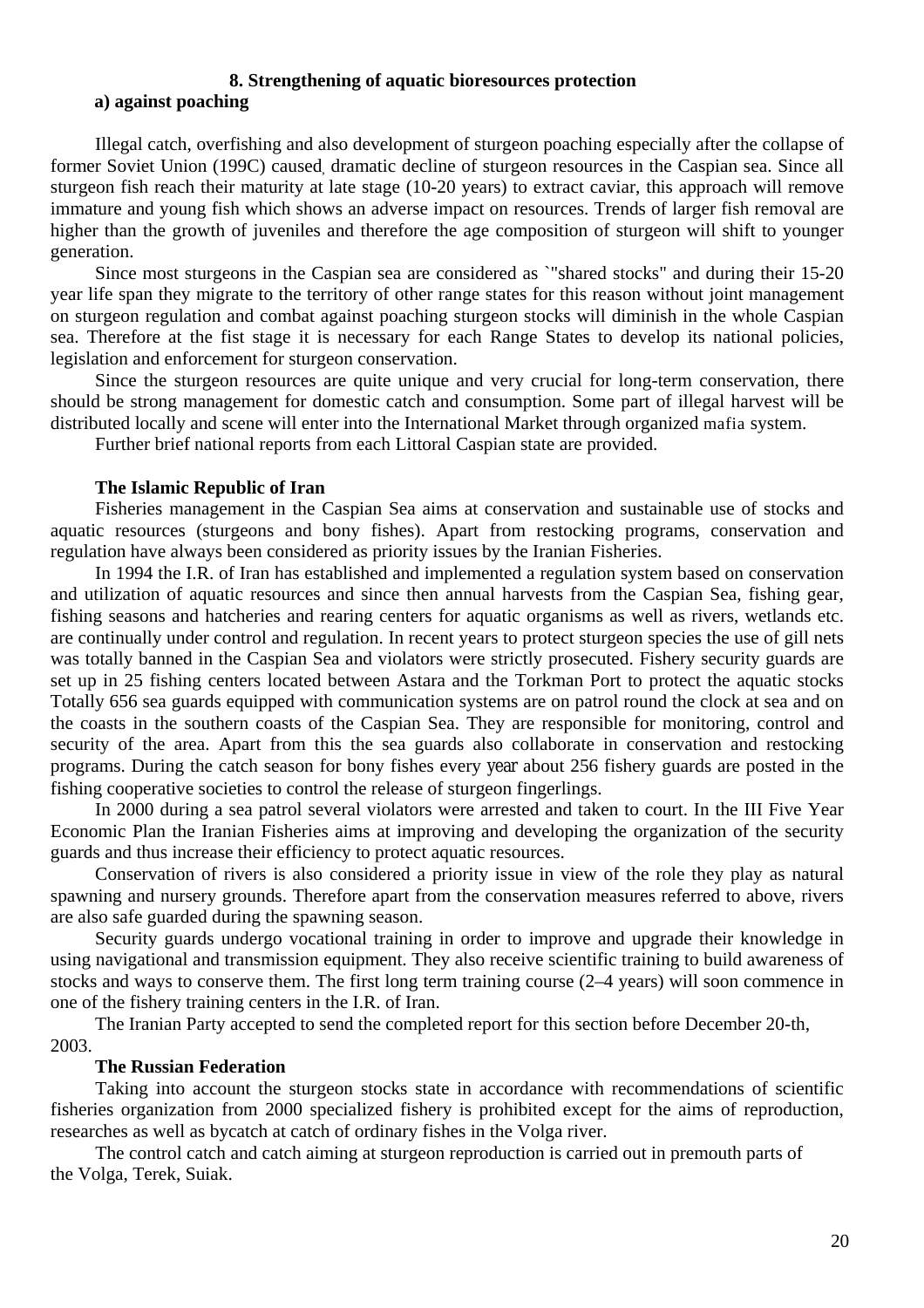Sturgeon catch is limited by the volumes which annually undergo the State Ecological expertise, terms of catch, size in fishing gears (purse net 45-48 mm, driving gear — 45-50 mm, wing — 45-56 mm).

The protection of sturgeon fish species is carried out by 3 Basin Regulatory Bodies on protection and reproduction of fish stocks and fishery regulations of State Committee for Fisheries of the Russian Federation.

In the Caspian basin the fish stocks protection is carried out in collaboration with Federal Security Service (FSS) of Russia and Ministry of Internal Affairs of Russia according to plan and intensive pass of sturgeons to the rivers.

If there are some violations in fishery and in conservation of aquatic bioresources, violators are made answerable to management responsibility, criminal responsibility within the framework of the Russian Federation legislation.

Bodies of fish protection of State Committee for Fisheries of the Russian Federation together with specialists of law-enforcement and nature-conservative bodies take strict and active measures on preventing illegal catch of sturgeon in the Caspian region and additional preventing measure are under elaboration.

Measures on sturgeon protection in the Russian Federation are described in the National report of the Russian Federation or, environment protection and at the Conference of Parties of CITES the Russian Federation informs the member-parties of CITES on this problem.

On these issues within the framework of the State Commission on legislation improvement concerning fisheries complex of the Russian Federation the active work is done connected with aquatic bioresources protection and regulation of turnover of valuable aquatic bioresources species at the domestic market of Russia.

In order of efficiency increase of aquatic bioresources protection and especially sturgeons there are some special fish protection measures are carried out in the Russian Federation at the federal level. They aim at protection of natural spawning grounds. Additional forces and means including special subdivisions of bodies of internal affairs are also attracted to these measures.

Annually during spawning migration of sturgeons to the rivers such operations as "Nerest", "Putina" on preventing poaching as well as fingerlings saving are organized by bodies of executive powers of the Russian Federation.

In order to make legislation more strict for illegal sturgeon catch there were prepared the corresponding modifications in the Criminal Code of the Russian Federation and Code of Russian federation on administrative violations which are under adoption in invol<sup>v</sup>ed ministries and departments.

Besides FSUI "KaspNIRKh" elaborates the program on measures against poaching and according to this program methods on determination of sturgeon illegal catch level in the river and in the sea are identified.

Taking into account the necessity of trade regulation at the domestic market as an important factor of minimizing illegal sturgeon catch, the regulation from 28th of May 2003 Ns 304 "On Rules adoption of use of confiscated wild animals and plants, their parts and derivatives subjected to the Convention on International Trade in Endangered Species of Wild Fauna and Flora, from March, 3, 1973." was accepted.

The State Committee for Fisheries of the Russian Federation prepared the draft of the Decree of the President of the Russian Federation "On measures enforcement of state regulation of sturgeon turnover and their products including caviar" and it is envisaged:

−realization of sturgeons caviar at the territory of the Russian Federation under the presence of special permits issued by the Sturgeon Administrative Organ of CITES in Russia within the volumes adopted by the Government of the Russian Federation:

−realization of sturgeons products including caviar at the territory of the Russian Federation in the retailment only in special labeling package and having labels issued by the Sturgeon Administrative Organ of CITES in Russia:

- limitation of pass through state national boundaries of the Russian Federation for import and export of sturgeons and their products including caviar.

In accordance with fishery rules in the Caspian sea with rivers flowing into it. the bycatch of sturgeons of non-commercial size is released to the sea alive.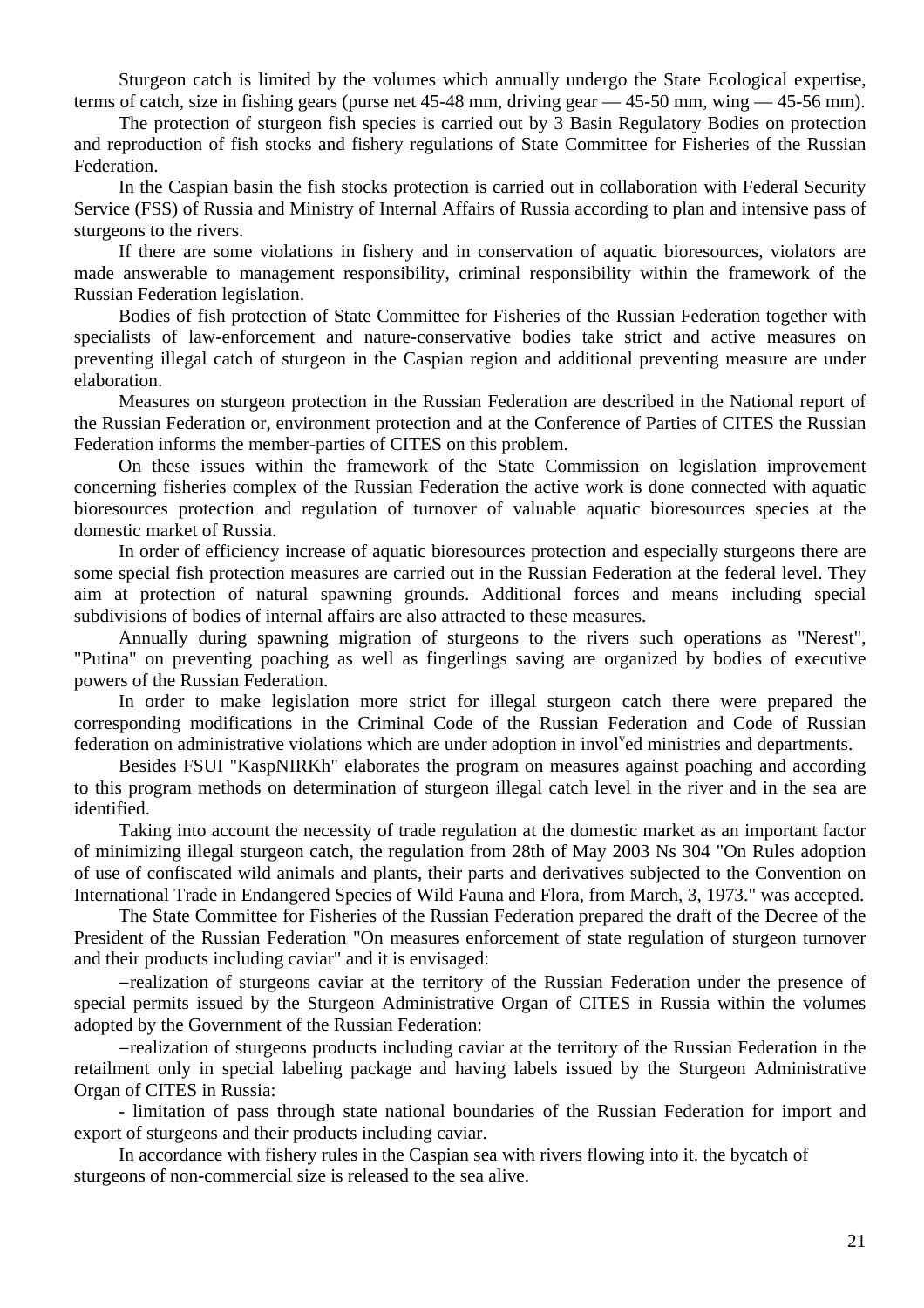In case of finding sturgeons in catch of fishermen by controlling bodies, these fishermen are subjected to penalties and sanctions in accordance with existing legislation.

A strict record of all canes of illegal sturgeon catches is carried out by all relevant controlling bodies.

For minimizing illegal export of sturgeon species and their caviar there is a legislation base on export of sturgeons in the Russian Federation:

- regulation of Government of the Russian Federation from 18.08.1998 N<sub>o</sub> 968 "On measures regarding the recommendations of the 10th Conference of Parties which signed the Convention on International Trade in Endangered Species of Wild Flora and Fauna on the 3d of March 1973 concerning sturgeon species";

- annual regulations of the Russian Federation government on sturgeon export quotas setting and their products including caviar:

- the order of application on export from the territory of the Russian Federation and import to the territory of the Russian Federation and re-export of sturgeons species and their products including caviar;

- the situation on sturgeon caviar labeling:

- order of label production of CITES;

 - regulation of Government of the Russian Federation on confiscatory sturgeon species and their products including caviar.

#### **Republic of Kazakhstan**

The Committee on the Fisheries of the Agriculture Ministry of the Kazakhstan Republic is the body of the state fisheries management in the Kazakhstan Republic.

Its objectives are:

1. The participation in the development and realization of the state policy on the fisheries issues.

2. Conducting of the state control for the protection. reproduction and use of fish resources and other aquatic animals and for the fisheries conducting.

3. State management of the fishery and fish-productive activity, organization of the complex of the works on the stocking, acclimatization of new fish, meliorative and technical and other actions in the fisheries.

4. Carrying out the procedures on the inclusion of the fish-processing enterprises into the list of the enterprises —exporters of the fish products into the states of the EU.

5. Preparation of the appropriate conclusions on the production export from sturgeons for the administrative body of CITES from the Kazakhstan Republic.

In order to provide with the effective control and protection of the spawning grounds, feeding places and spawners pass to the spawning grounds and also rational use of the resources of the Ural-Caspian basin there is the Ural-Caspian inter-regional basin department on the fish resources protection and fishery management (further Department) in Atyrau which is the structural subdivision of the Committee on Fisheries and its territorial body. The area of the served territory is covered the Caspian Sea in the limits of the Kazakhstan Republic at the length of the waterside of 1600 km to Turkmenistan and the Ural River with the extension of 1100 km to the border of the Orenburg region of the Russian Federation. The total personnel of this Department are 378 persons. The inspection is equipped by the necessary techniques and special means which are renewed due to the means of the republican budget on the state programs.

Annually starting from tie spring fishing season the wide- ranging fish-protected action "Bekipe" is carried out in the territory of the Ural-Caspian basin in collaboration with the Ministry of Internal Affairs, Agencies of the financial policy and Agencies of the customs supervision of the Kazakhstan Republic in which along with the above-mentioned subdivisions, the officials of the boundary service of the National Safety Committee of the Kazakhstan Republic participate.

For the further increase and deepening of the collaboration on the Caspian Sea bioresources conservation and also the realization of the Decisions of the sessions of the Commission on the aquatic bioresources of the Caspian Sea which were held in December 19-20 2000, in Astrakhan. and in 2001 and also the Protocol meeting of 2003 in Astrakhan, Russian Federation between the Kazakhstan Republic ("Ural-Caspian interregional basin department on the protection of the fish resources and fishery management") and Russian Federation ("Sevkaspnbvod") it was completed the Agreement of the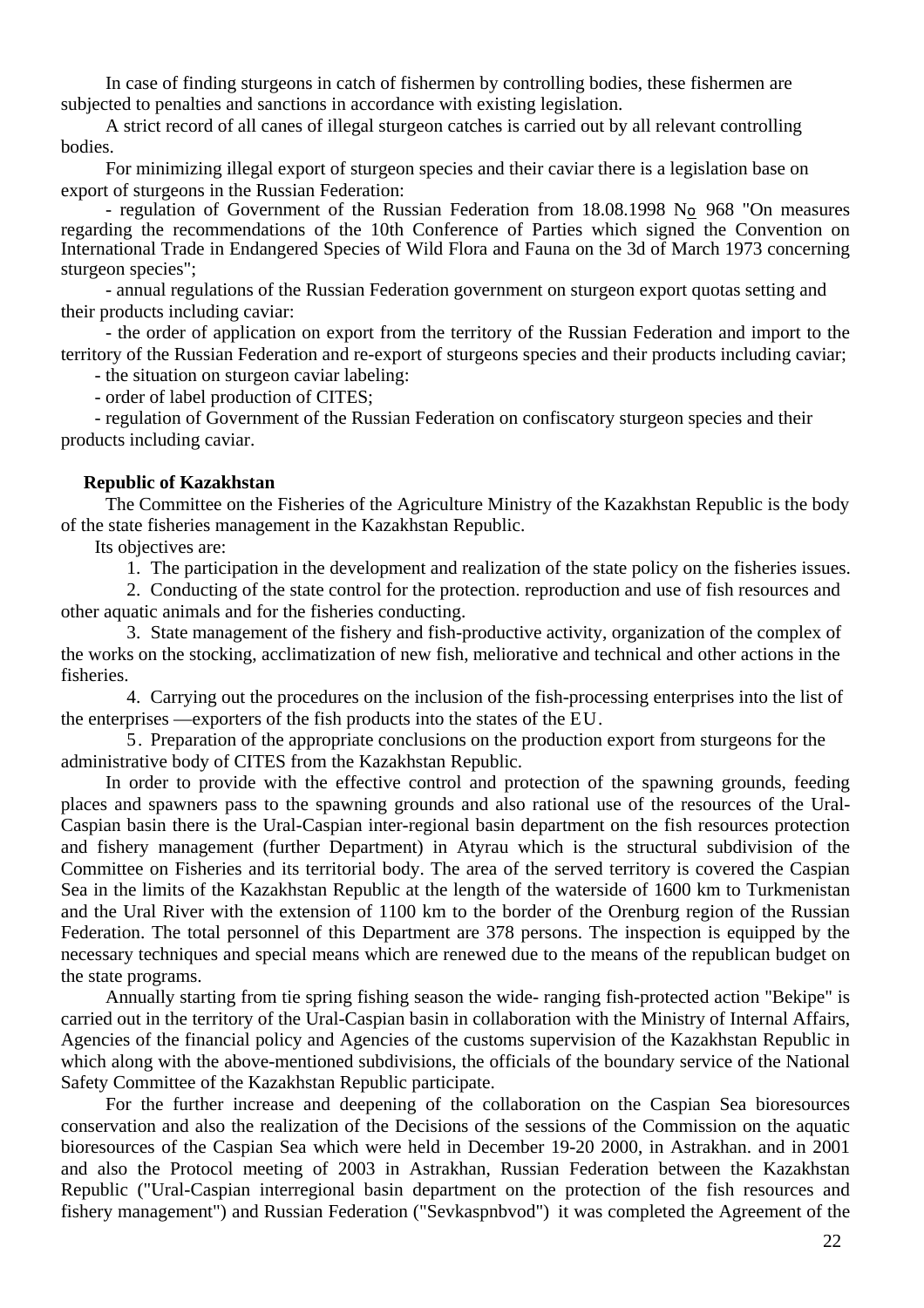mutual cooperation and collaboration on the protection of sturgeons in the Caspian Sea. According to this Agreement the exchange of the information necessary for the fulfillment of the terms is carried out, the joint actions on the combat poaching are made, the Plan of the joint actions on the matters of the protection and reproduction has been developed, the control for sturgeons harvest has been established.

At conducting of the control-inspection activity the structural subdivisions of the Department are guided by the following legislative and other normative legal statements of the Kazakhstan Republic: "On the environment protection"; "On the ecological expertise"; "On the especially protected zones"; Administrative Codex of the Kazakhstan Republic; Government regulations : "Regulations of the attaching, use and protection of the fishing water-bodies"; "Fishing regulations and harvest of other species of the aquatic animals" and other documents.

Fish export and export of the production from sturgeons is managed by the Regulations "On the order of the presentation of tfe permissions for the export and import of the wild species of the animals and plants under the disappearance by the administrative body of CITES from the Kazakhstan Republic".

### **Republic of Azerbaijan**

**"Law** on fishing" of the Azerbaijan Republic was approved by the decree of the president of the Azerbaijan Republic dated from March, 27, 1998, Ns 457-IQ. The law determines juridical foundation for fishery **organizing** and managing, as well as reproduction, conservation and regulation of fish stocks. In 1999, the Cabinet Council of the Azerbaijan Republic adopted the following standard juridical acts on the basis of the above mentioned law:

A) "Maximum concentration limits of harmful substances in fishery water bodies".

B) "Types of payment 'and coefficients, rules of their application for fish stock using, fines for illegal fish catch".

C) Regulations and rights, determined for physical and juridical persons from abroad, using fish stocks of the Azerbaijan Republic.

D) Code of fishing and conservation of fish stocks of the Azerbaijan Republic.

According to the legislation, physical and juridical persons of the Azerbaijan Republic, as well as from abroad, have the right to use fish stocks in the Azerbaijan Republic. Sturgeon and salmon species are excluded only, as their catch by physical and juridical persons of foreign countries isn't envisaged in the law. It should be noted that catch of above mentioned species for commercial purposes (ship, sea pike-perch, white eyed fish, sucking-fish and trout), entered in "The Red Book" of the Azerbaijan Republic is banned by the legislation.

After determination of catch quota for fish species of definite fishery water bodies, quota is determined for physical and juridical persons, and concrete licenses are issued to them in accordance with established procedure.

Quota for commercial catch of sturgeons is set with regard for available gears, processing, stocking up and storing of meat and fish roe.

Timely development of the given quota for the previous year, timely caviar export and contribution into fish stocks reproduction are taken into account while setting sturgeon catch quota for fishery organizations.

In 2003 commercial quota for sturgeon species was set to the following organizations:

- 1. **"Khazarbalyk",** company of limited liability
- 2. "Kaspy", public corporation
- 3. "Caspian Fish Co Azerbaijan", company of limited liability

On the basis "Code of fishing", the set quota for sturgeon catch is developed (excluding April and May) in the Kura River and in its pre-estuary part by floating nets and river haul seines.

The Administration issues catch license for piscicultural and research purposes excluding commercial purposes.

CITES Authority of the Azerbaijan Republic issues license for export of caviar, stored up by fishery enterprises on the bases of set quota. License (permit) for caviar export is issued after showing the following documents:

I) Official address to issue the license;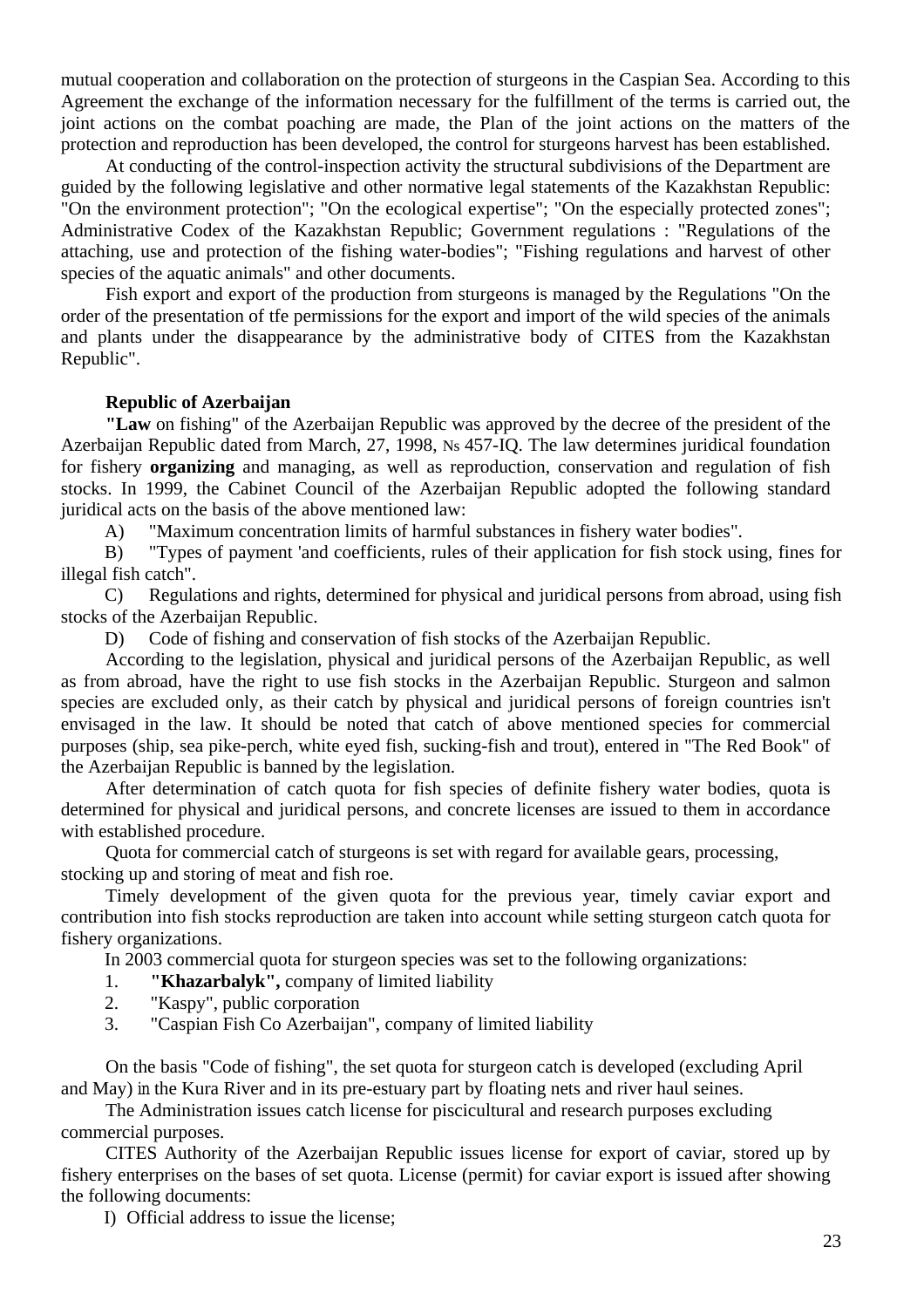- 2) Certificate about caviar storage;
- 3) Way-bills confirming fish catch;
- 4) Certificate about caviar origin;
- 5) Contract made with a purchaser;
- 6) Invoice of sending caviar;
- 7) Inference of the CITES Scientific Counsel of the Azerbaijan Republic.

State structures combat illegal fishing and trade in sturgeons and their caviar actively within the limits of their competence.

In particular the Ministry of Ecology and Natural Resources revealed 355 breaches of fish protecting legislation from September 2002 – October 2003. The sum of imposed fine in administrative procedure was 17279500 manat. 4926 kg of fish were confiscated. 4196 kg were sturgeon fish, 730 kg were ordinary fish out of this number. 77 kg of black caviar were confiscated.

The suit for damage caused to fish stocks comprises 310901500 manats. 364 persons were made answerable for it. Criminal proceedings were instituted against 27 persons. 60 boats, 2242 m. of different nets, 14740 fish nooks of kalada, 18215 self-fishing hooks, 23 outboard motors were confiscated.

The sum of imposed fine and brought suit for the given period of time is 65638 S.

Poaching is combated actively according to adopted plan of joint measures together with the Ministry of Foreign Affaires and the State Frontier Service. Export and import of fish and caviar are supervised by the State Frontier Service and the State Custom Committee within the limits of their competence at the borders and custom stations.

#### **b) Strengthening of protection of aquatic bioresources against pollution**

Water pollution of the Caspian Sea is caused by human activities in its basin, in the coastal zone of the sea and in its water area (oil production at sea, navigation).

But the main source of pollution of the Caspian Sea and its biota is the continental runoff and human activities at sea. The areas of river mouths, water areas near human settlements and developed oil fields are the most heavily polluted areas of the sea.

Petroleum hydrocarbons, heavy metals and phenols are priority pollutants of the Caspian at present. This is also may be referred, but to a lesser degree, to such toxicants as organochlorine pesticides and detergents.

Data of the toxicological survey of bottom sediments obtained during the expedition conducted under the CEP indicated the increased content of different compounds of organochlorine pesticides near the coast of Azerbaijan and Iran which may be attributed to their application in agriculture, ricegrowing in particular.

Priority toxic pollutants of the Caspian Sea are petroleum hydrocarbons. Despite the fact that they belong to the fourth class of danger because of their wide distribution and dissolving properties in relation to organochlorine pesticides, they are the most dangerous toxicants for the Caspian Sea ecosystem. The main areas with increased concentrations of petroleum hydrocarbons are the zones of the Volga, Ural, Terek, Kura mouths, water areas near developed oil fields at sea. These are the eastern and southern coasts of the Northern Caspian, the Apsheron Peninsular and shelf zone of the Southern Caspian, water areas near large human settlements. Petroleum products occur everywhere in the Caspian Sea. Concentrations of petroleum hydrocarbons varying from 0.025 to 0.15 mg/I account for 54.1% in the Northern Caspian. The increased content of petroleum hydrocarbons in water results in their accumulation in bottom sediments.

In contrast to the 1960s-1970s, the sea pollution at present does not cause mass mortality of fish and may be regarded as their continued exposure to toxic pollutants. Under the present conditions, the toxic impact of pollutants on hydrobionts results in morphofunctional disturbances in fish including their reproductive function. Toxic pollutants accumulate, first of all, in gonads of many fish resulting in the decline in their factual fecundity, lower quality of reproductive products and, finally, in the decline in their potential Iris] productivity. Toxic pollutants accumulate, to a larger extent, in ichthyocenosis in predators and long-living fish, such as sturgeons, and in Caspian ringed seal.

The existing ecotoxicological monitoring is not sufficient and does not include the technogenic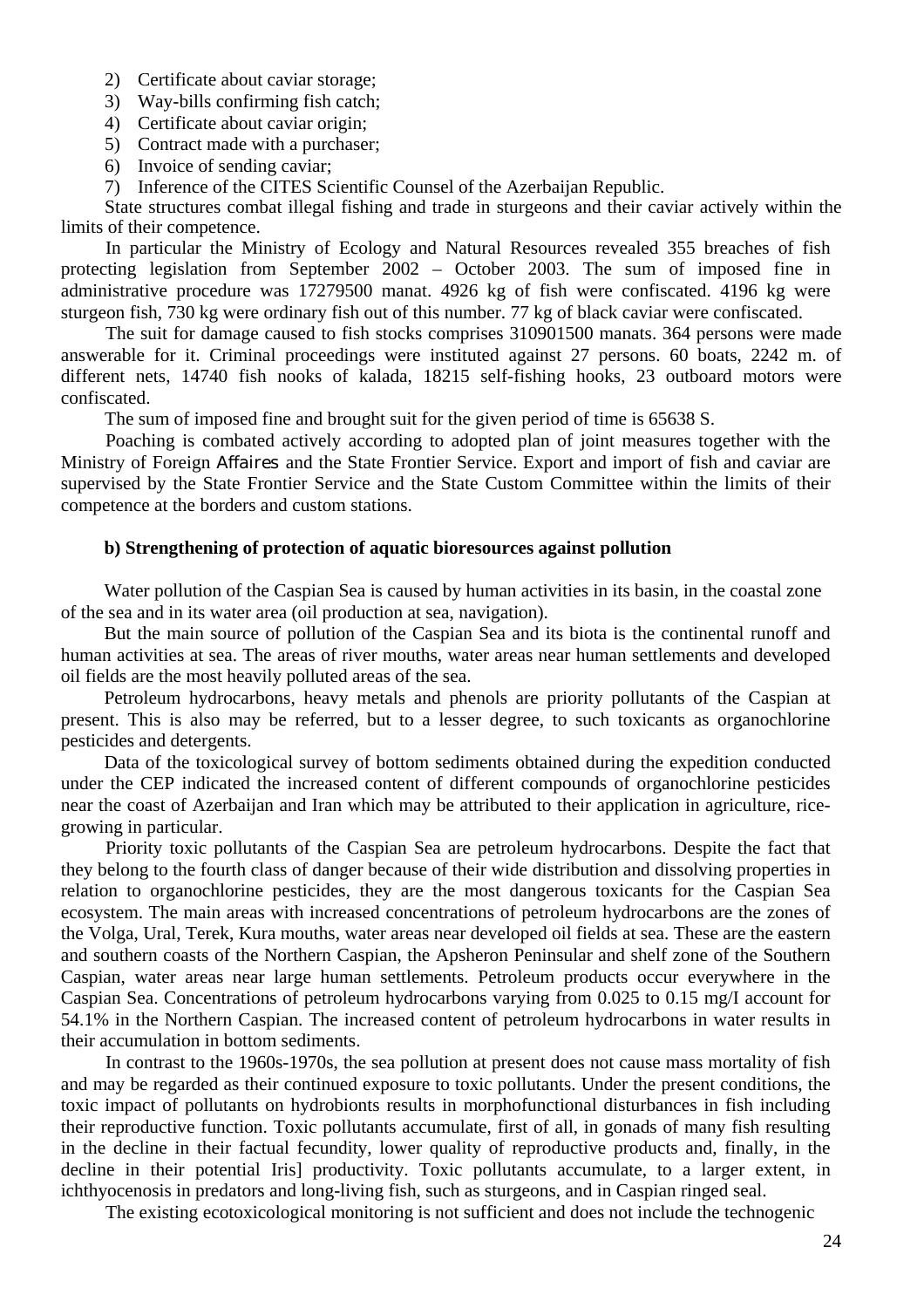flow of toxicants. Therefore, data available on pollution need further investigation. The All-Caspian special ecological survey including river mouths is urgently needed to determine the wide spectrum of toxic pollutants in water, suspension, bottom sediments and biota.

At present the fisheries research institutions of the Azerbaijan Republic, Islamic Republic of Iran, Republic of Kazakhstan, and Russian Federation carry out the toxic monitoring of water, bottom sediments and ichthyofauna.

To provide an objective assessment of the current level of environmental pollution and biota of the Caspian Sea, it is necessary to take the following measures in the next 3 years (2004-2006):

- in 2004 perform the unfication of methods for toxicant identification which are applied in the Caspian Sea states and work out a program of research activities;

- in 2005 carry out a joint project to determine the toxicological background in all the areas of the Caspian Sea: water, bottom sediments 'and in the mass commercially exploited fish based on the coordinated program of expeditions during one season of the year (summer);

- in 2006 render an account presenting the results of investigations, indicating focus water areas with the largest level of pollution and providing proposals to reduce the toxicological background in the Caspian Sea.

Under the conditions of tie future large-scale development of oil fields at sea, it is necessary to give special attention to the development of measures which must be taken by all the Caspian Sea states to prevent the possible total pollution of the Caspian Sea ecosystem with petroleum hydrocarbons, aimed at young sturgeons, most vulnerable to these pollutants. The introduction of the technology of 'null discharge' by all the Caspian Sea states may be a practical step as it excludes any inputs of petroleum products and other toxic components of oil production and utilization into the coastal area.

## **c) Strengthening** of measures for **aquatic bioresources** protection against invasive species

On the threshold of the XX and XXI centuries unintended introduction of comb jelly from the Azov-Black basin into the Caspian Sea occurred.

Development of *M. leidyi* population in the Caspian Sea went on very rapidly. Peculiarities of biology of this predatory jelly-body representative (high reproduction and growth rates, absence of predators and wide food *range,* etc.) allowed the development of a Caspian population over a *short*  period of time and outbreak of *its* abundance.

After *Mnemiopsis* appeared in the water body it started to compete with Caspian kilka for food, and that caused a sharp decrease in zooplankton species composition and abundance.

The greatest loss was brought to the most abundant fish among the Caspian species – Anchovylike kilka – the main commercial species of the kilka fishery in the Caspian. Total biomass of the main food species of kilka decreased by 10 times and abundance – by 50 times in comparison with a period prior to comb jelly invasion. As a result, the average weight growth of kilka reduced by almost 2 times (from 6.8 to 3.5 g) and fatness – from 4 to 0.8 points.

Catches for Anchovy-like kilka, the main commercial species in the Caspian, declined significantly.

*Mnemiopsis* invasion had contributed to the destruction of ecosystem developed in the Middle and Southern Caspian, especially in pelagic layer. The impact caused *by Mnemiopsis* affected all trophic levels of the marine ecosystem including Caspian seals which diet consists mainly of kilka **along** with other fish species (gobies, etc.).

Experiments with *B. ovata* in the Russia and Iran were conducted in several directions:

- elaboration of methods for *B. ovata* transportation from the Black Sea to the Caspian Sea; technology of culturing *B ovata* during the period of its adaptation to the Caspian water;
- research into *B. ovata* feeding, reproduction *and g*rowth rates at various concentrations of *M. leidyi* and temperature of water*;*
- development of biotechnology for *M. leidyi* cultivation (optimal stock densities, feeding regime and standards, etc.);.
- determination of contents of microflora, viruses and parasites in *B. ovata* of Azov-Black sea origin.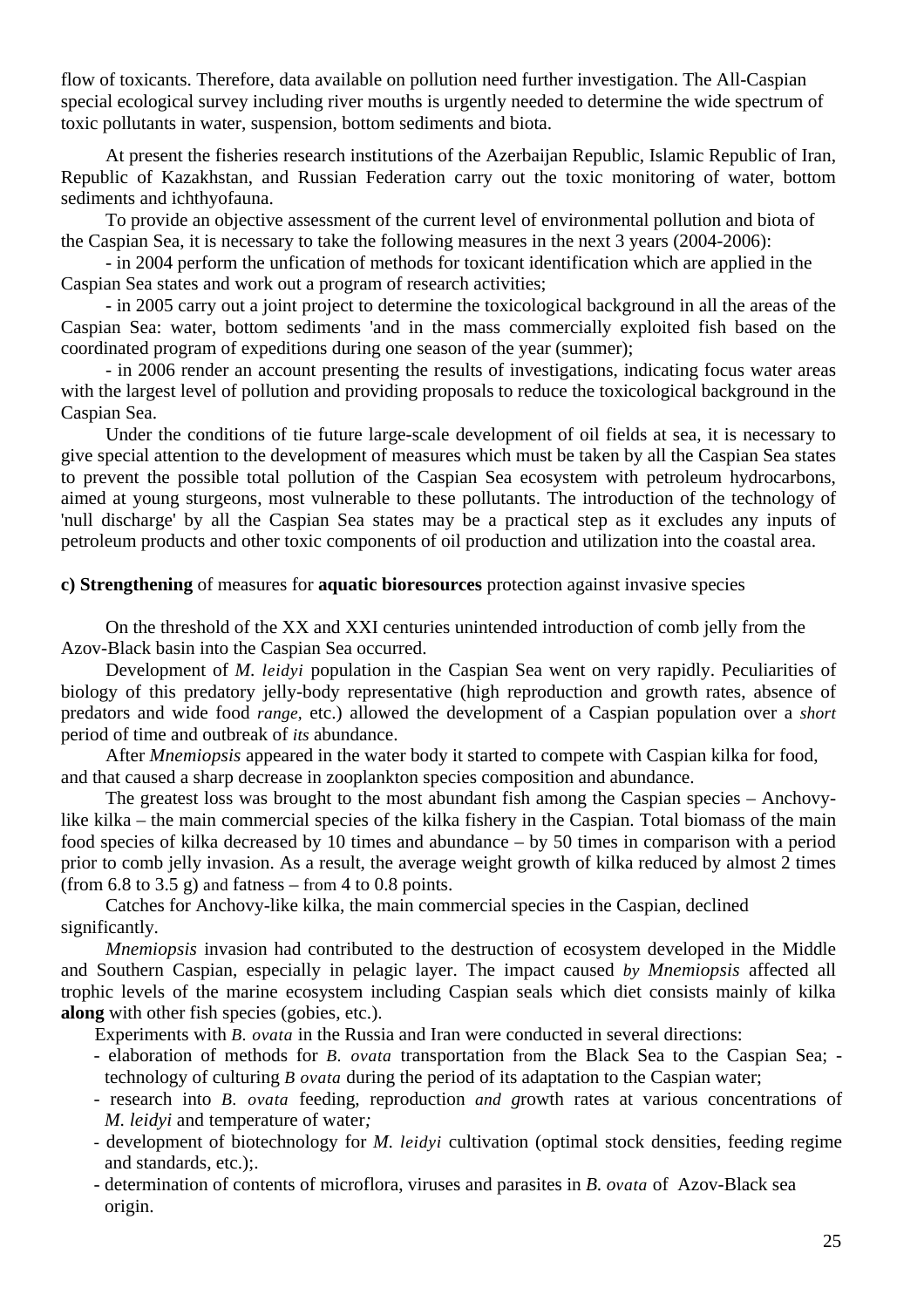As a result of research conducted by the Russian scientists at the marine experimental station of KaspNlRKh "Turali – 2"'. success was reached in solving the questions related to cultivation biotechnique for comb-jelly *Beroe,* and in September 18, 2003 the second progeny was obtain from *Beroe* population developed in the Caspian water. That proved the possibility of introduction of this species into the Caspian Sea in order to decrease the productive potential of comb-jelly *M*. *Ieidyi.*

Stages of future collaboration of the Caspian states on the issue of Berne acclimatization in the Caspian Sea for the nearest three years may be as follows:

- in 2004, "Biological justification for *Beroe* introduction into the Caspian Sea" should he considered by the Caspian states at the national level;
- on February 22-23, 2004 conduct an international workshop in the Islamic Republic of [ran (in Tehran) and summarize results of research into development of *,Mnemiopsis* population in the Caspian Sea and experiments related to possible introduction *of Beroe;*
- in the first half of 20114, the Working Group on *Mnemiopsis will* prepare a joint and agreed "Biological justification for Berne introduction into the Caspian Sea" for all Caspian states and submit proposals on its practical implementation;
- if the first two points are approved it would be necessary to envisage the cultivation of *Beroe*  and its introduction into the Caspian sea in 2004-2005;
- in early 2005 and early 2006 the Working Group on *Mnemiopsis* will conduct workshops in order to adjust activity of the Caspian states related to this problem for 2005-2006.

# **d) Strengthening of protection of aquatic bioresources against habitat degradation**

Natural spawning grounds of sturgeons are located in the largest rivers flowing into the Caspian Sea: the Volga, Ural, Kura, Sefidrud Rivers etc. Large abundance of sturgeons results from favorable conditions for reproduction: large areas of sand-pebble grounds in the rivers.

River damming in the 20th century to provide for the development of power stations was responsible for considerable reduction in natural reproduction. Dams blocked sturgeons from reaching many of their historic spawning grounds, reservoirs constructed caused the destruction of some spawning grounds.

Complex impact of river damming and the use of water for irrigation purposes results in the reduction of river flow and changes in hydrological regime. The rise in the level of the Caspian Sea and, as a result, flooding of river mouths reduces inputs of inflowing rivers at the areas of their entering the sea. This may hamper sturgeon entering rivers to spawn.

Effectiveness of the natural reproduction of Caspian sturgeons depends on water content of the river. The years with large water content produce an increase in effectiveness while the years with small water content are less effective. Apart from other factors, this may be connected with reduction of spawning areas, their overgrowing with aquatic plants and silting in the years with low water content. The reduction in spawning areas during the years with low water content may be regarded as a natural factor that does not require human interference.

Existing specially protected natural territories provide for an increase in guarding small areas of sturgeons. The objectives of specially protected natural territories do not include that of conservation of the entire genetic diversity of sturgeons.

Thus, the decline in natural reproduction causes a decrease in sturgeon abundance and fishing stock. The decline in natural reproduction along with an increase in the level of artificial breeding results in the reduction of genetic diversity of sturgeons. Artificial propagation should be regarded as a forced measure to replenish fishing stocks. At the same time, it is necessary to make efforts to restore natural reproduction. It is advisable to reject the projects of hydraulic works in all the main spawning rivers of sturgeons; improve fish pass canals in hydro-electric stations. Establish specially protected natural territories in spawning areas in order to conserve sturgeon biodiversity. Ameliorate natural spawning grounds with indispensable assessment of their effectiveness. Consideration and acceptance of national programs on the increase in natural reproduction of sturgeons in the zones where spawning grounds remained intact.

Investments of intemational organizations and funds are needed to ensure the measure proposed.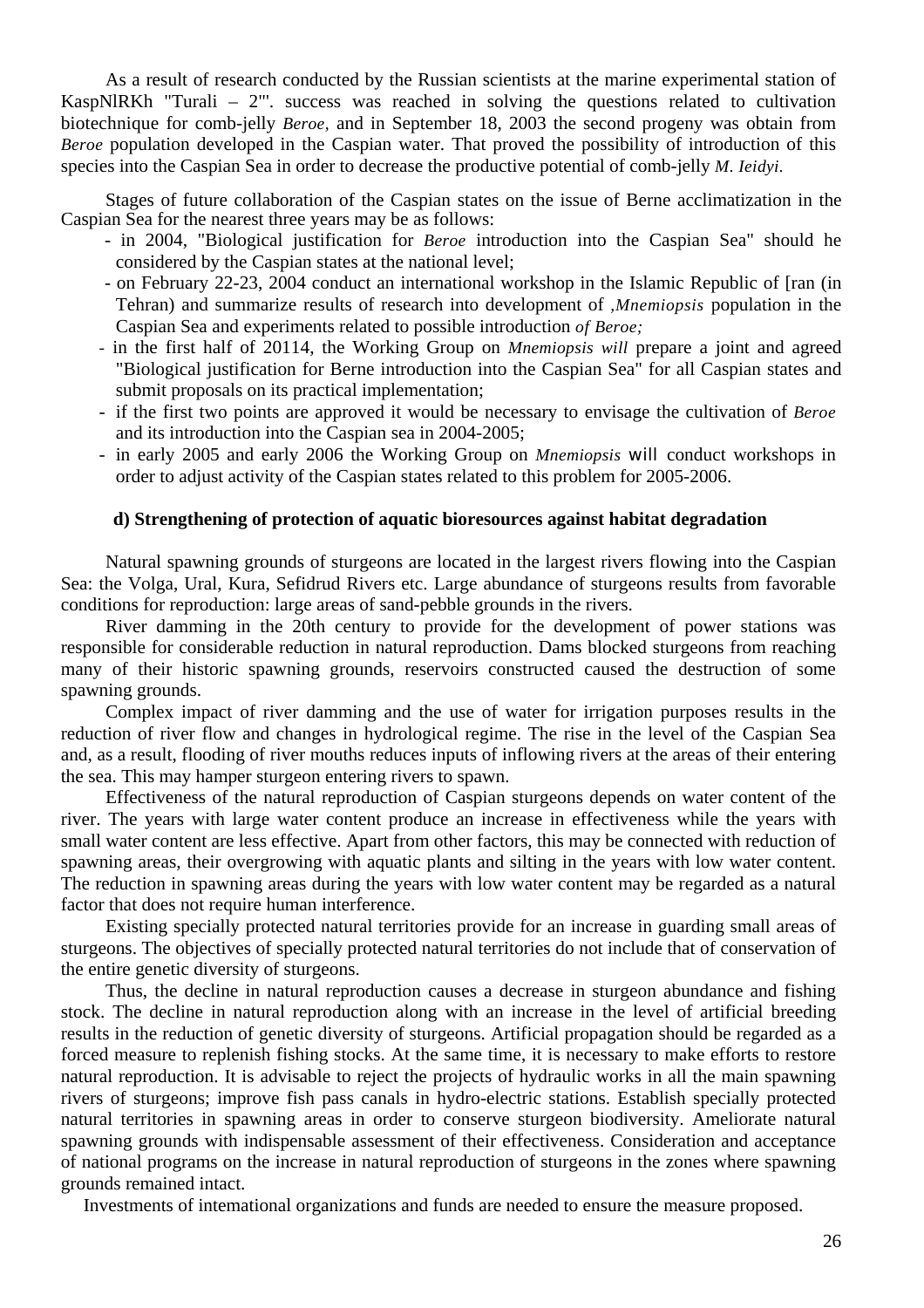#### **Methods of conduct of investigations in the Caspian sea on the marine fish**

The methods include traditional kilka survey and trawl-acoustic survey.

Traditional kilka survey in the Middle and Southern Caspian is conducted according to the scheme of standard sections and stations at a depth of 20 to 200 m which transverse the coastal zone, the zone of circular current and the limit of halistatic zone. At that, the conic net (lift net) with electric light is used. Sections are located perpendicular to the shore. The length of a section varies from 20 to 70 miles depending on shelf width; the distance between stations is from 2 to 10 miles.

The work at a station is carried out when the vessel is at an anchor. At each station, there are determined the location of the vessel (coordinates, square, quadrant), depth, meteorological observation are maintained (wind direction and force, cloud amount, air temperature and pressure, wave condition, direction of current, water transparency, phase of Moon in quarters).Water temperature and salinity are measured at a depth of 10 to 100 m with an interval of 10 m. If special instruments are not available, the direction and force of the current are determined from the drift of a conic net when the vessel is at an anchor.

Kilka fishing is carried out at each station using conic lift net 2.5 m in diameter, net bag is as long as 4.0 m, mesh size is 6 mm. The electric lamp is fastened in the center in the plane of' the circle making the inlet. The bulb is oriented upwards. The electric power is supplied using a special water proof wire RCM (rubber cable marine).

The net with a lamp is lowered to an appropriate depth, kept for 10 minutes and then lifted with kilka catch. RCM running from the lamp to the deck is lowered overboard with net and retrieved as the net is lifted. The hoisting rope is marked in every 10 meters. The first mark is made at the winch barrel. The net is hauled using a boat winch. The speed of lifting is not less than 0.5 m/sec. The lamp is switched on at a depth of fishing and is switched out at the surface.

At each station 3-5 kilka catches are carried out in surface layer of the sea (10-20 m), in the layer of temperature of change and near the ground. The goal of catches is determination of maximal catches of adult fish and juveniles of each three kilka species.

Kilka catch if it is not very large is weighted. The weight of the largest catch is determined by means of volumetric glass wan. The total catch (in kg) is recorded.

Specific composition of kilka is determined for each horizon of catch. Kilka sampling is taken out from each catch and it comprises I kg. If the catch is lower than 1 kg it is necessary to determine the composition of the whole catch. Samples are identified according to species separating adults from juveniles. The number of each species (adult and juveniles) is calculated and weighed to I gram.

According to the rules of fishery fish less than 7 cm of length belong to anchovy kilka juveniles, kilka less than 6 cm belong to ordinary juveniles and big-eyed kilka less than 7 cm belong to juveniles.

Bycatch of other fish species is selected from the catch and identified by species with determination of number and weight of each species.

From horizon of maximum catch of each species the sample is done (1 per one working night) in the volume of 200 specimens with size determination, weight, sex and sexual gonad maturity. For age determination otholits are selected (15 from males and females of each size group).

All observations at stations and data characterizing catch conditions, volume and composition of catch as well as sample numbers which are recorded.

Trawl hydro-acoustic survey is conducted according to the scheme of transects covering all water area of Middle and Southern Caspian beginning from 20-m depth and including chalistatic zone. Control catch for specific determination and other biological parameters of each kilka species are determined by means of trawls used for different depth equipped with trawl sone. Grid of stations of trawl catches covers all sea water area (Annex 4). Methods of hydroacoustic stocks assessment conduction is presented in the part of the program on methods of sturgeons specimens sampling.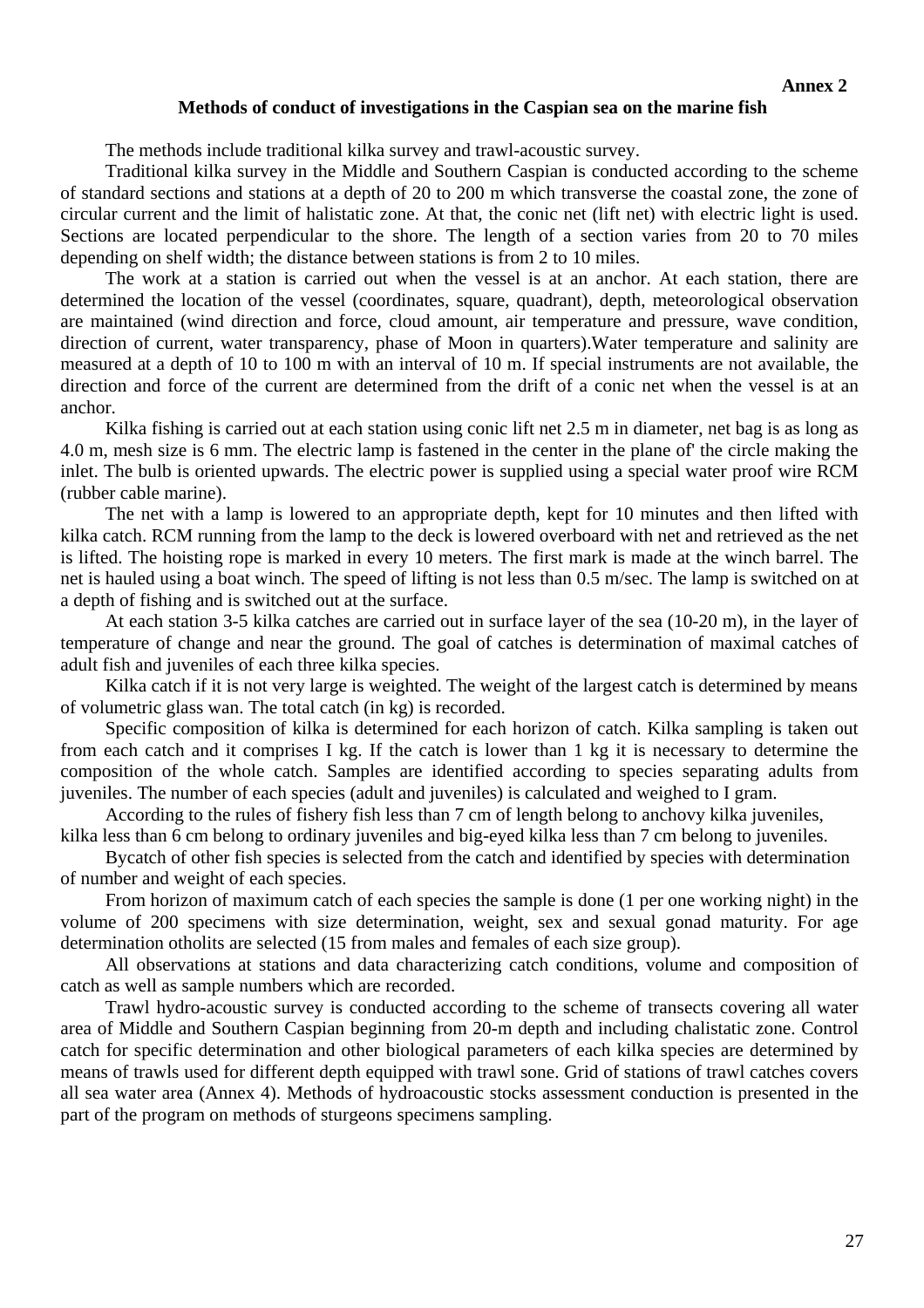# **Annex 3 List of sections and stations of kilka catchs by means of conic grab with evaluation of volume of work (summer survey)**

| <b>State</b> | Name of section    | Number of        | Number of        | Name of the vessel |
|--------------|--------------------|------------------|------------------|--------------------|
|              |                    | stations         | working          |                    |
|              |                    |                  | nights           |                    |
|              | Central            | $\overline{7}$   | $\overline{2}$   |                    |
|              | Chechenskiy        | $\overline{7}$   | $\overline{2}$   |                    |
| Russia       |                    |                  |                  |                    |
|              | Mahachkalinskiy    | 7                | $\overline{2}$   |                    |
|              | Derbentskiy        | $\overline{4}$   | $\mathbf{1}$     |                    |
|              | <b>Bektash</b>     | 6                | $\overline{2}$   |                    |
|              | Adamtash           | 6                | $\overline{2}$   |                    |
|              | Rakushechny        | $\overline{4}$   |                  |                    |
| Kazakhstan   |                    |                  |                  |                    |
|              | Peschany           | 5                |                  |                    |
|              | Melovo             | 6                | $\overline{2}$   |                    |
|              | Kysyl-Uzen         | 6                | $\overline{2}$   |                    |
|              | <b>Hachuras</b>    | $\overline{3}$   | $\mathbf{1}$     |                    |
|              | Divi4 y            | $\overline{4}$   | $\mathbf{1}$     |                    |
|              | Kilyazi            | $\overline{5}$   | $\mathbf{1}$     |                    |
|              | Andrievskogo       | $\overline{3}$   | $\mathbf{1}$     |                    |
|              | Zhtloy             | $\overline{4}$   | $\mathbf{1}$     |                    |
| Azerbaijan   |                    |                  |                  |                    |
|              | Makarova           | 4                | 1                |                    |
|              | Andreeva           | $\overline{4}$   | $\mathbf{1}$     |                    |
|              | Komilova-Pavi.     | $\overline{4}$   | $\mathbf{1}$     |                    |
|              | Borisova           | $\overline{4}$   |                  |                    |
|              | Lenkoran           | $\overline{3}$   | I                |                    |
|              | Grazny Vulkan 1    | $\overline{4}$   | I                |                    |
|              | Grazny Vulcan 2    | 6                | $\overline{2}$   |                    |
|              | Ogurchinskiy 1     | 6                | $\overline{2}$   |                    |
| Turkmenistan | Ogurchinskiy 2     | $\boldsymbol{6}$ | $\overline{2}$   |                    |
|              | Livanovo           | 6                | $\overline{2}$   |                    |
|              | Kianly             | 7                | $\boldsymbol{2}$ |                    |
|              | Kara-Bagaz-Gol     | 6                | $\overline{2}$   |                    |
|              | Limir              | $\overline{4}$   |                  |                    |
|              | Assalem            | $\overline{4}$   | $\mathbf{1}$     |                    |
| Iran'        |                    |                  |                  |                    |
|              | Separate stations  | 11               | 5                |                    |
|              | peninsula Miankale | 5                | $\mathbf{1}$     |                    |

Total number of stations -161, working nights – 48.

• Iran will send the latest information regarding the number of stations and appropriate places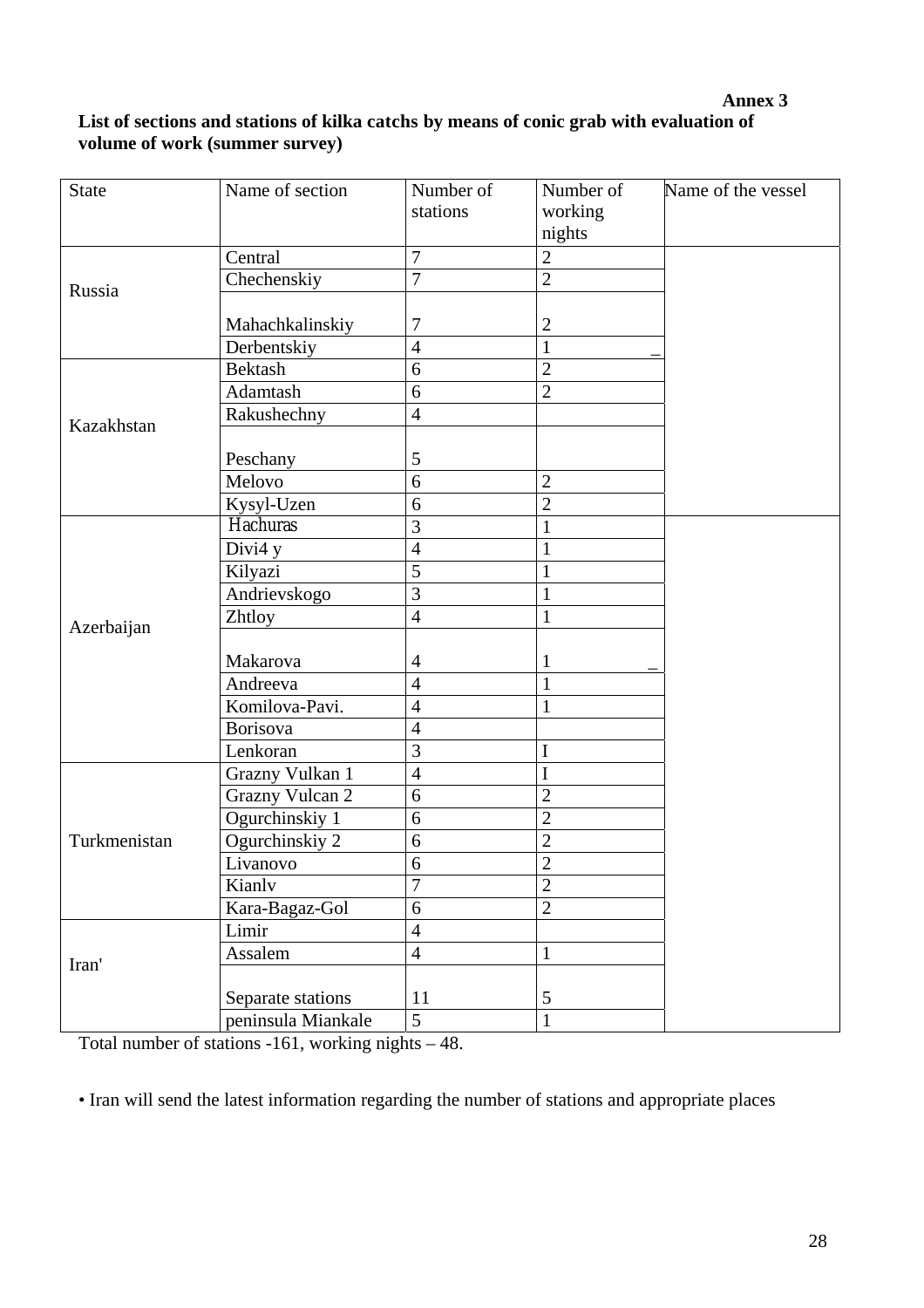# **Grid chart of catch stations of kilka by conic grab**

| State      | Section         | No st.         | Latitude |
|------------|-----------------|----------------|----------|
| Russia     | 1. Central      | 1              | 44,08    |
|            |                 | $\sqrt{2}$     | 44,0     |
|            |                 | 3              | 43,52    |
|            |                 | $\overline{4}$ | 43,44    |
|            |                 | 5              | 43,36    |
|            |                 | 6              | 43,266   |
|            |                 | $\overline{7}$ | 43,19    |
|            | 2. Chechenskiy  | 8              | 43,375   |
|            |                 | 9              | 43,318   |
|            |                 | 10             | 43,262   |
|            |                 | 11             | 43,21    |
|            |                 | 12             | 43,16    |
|            |                 | 13             | 43,10    |
|            |                 | 14             | 43,06    |
|            | 3. Mahachkala   | 15             | 42,558   |
|            |                 | 16             | 42,53    |
|            |                 | 17             | 42,515   |
|            |                 | 18             | 42,49    |
|            |                 | 19             | 42,476   |
|            |                 | 20             | 42,454   |
|            |                 | 21             | 42,435   |
|            | 4. Derbent      | 22             | 42,143   |
|            |                 | 23             | 42,2     |
|            |                 | 24             | 42,24    |
|            |                 | 25             | 42,28    |
| Azerbaijan | 5. Hachuras     | 26             | 41,365   |
|            |                 | 27             | 41,38    |
|            |                 | 28             | 41,40    |
|            | 6. Divihi       | 29             | 41,21    |
|            |                 | $30\,$         | 41,23    |
|            |                 | 31             | 41,28    |
|            |                 | 32             | 41,29    |
|            | 7. Kiiyazii     | 33             | 40,59    |
|            |                 | 34             | 41,029   |
|            |                 | 35             | 41,053   |
|            |                 | 36             | 41,08    |
|            |                 | 37             | 41,115   |
|            | 8. Andrievskogo | 38             | 40,4     |
|            |                 | 39             | 40,439   |
|            |                 | 40             | 40,49    |
|            | 9. Zhiloy       | 41             | 40,147   |
|            |                 | 42             | 40,115   |
|            |                 | 43             | 40,1     |
|            |                 | 44             | 40,07    |
|            | 10. Makarova    | 45             | 39,57    |
|            |                 | 46             | 39,546   |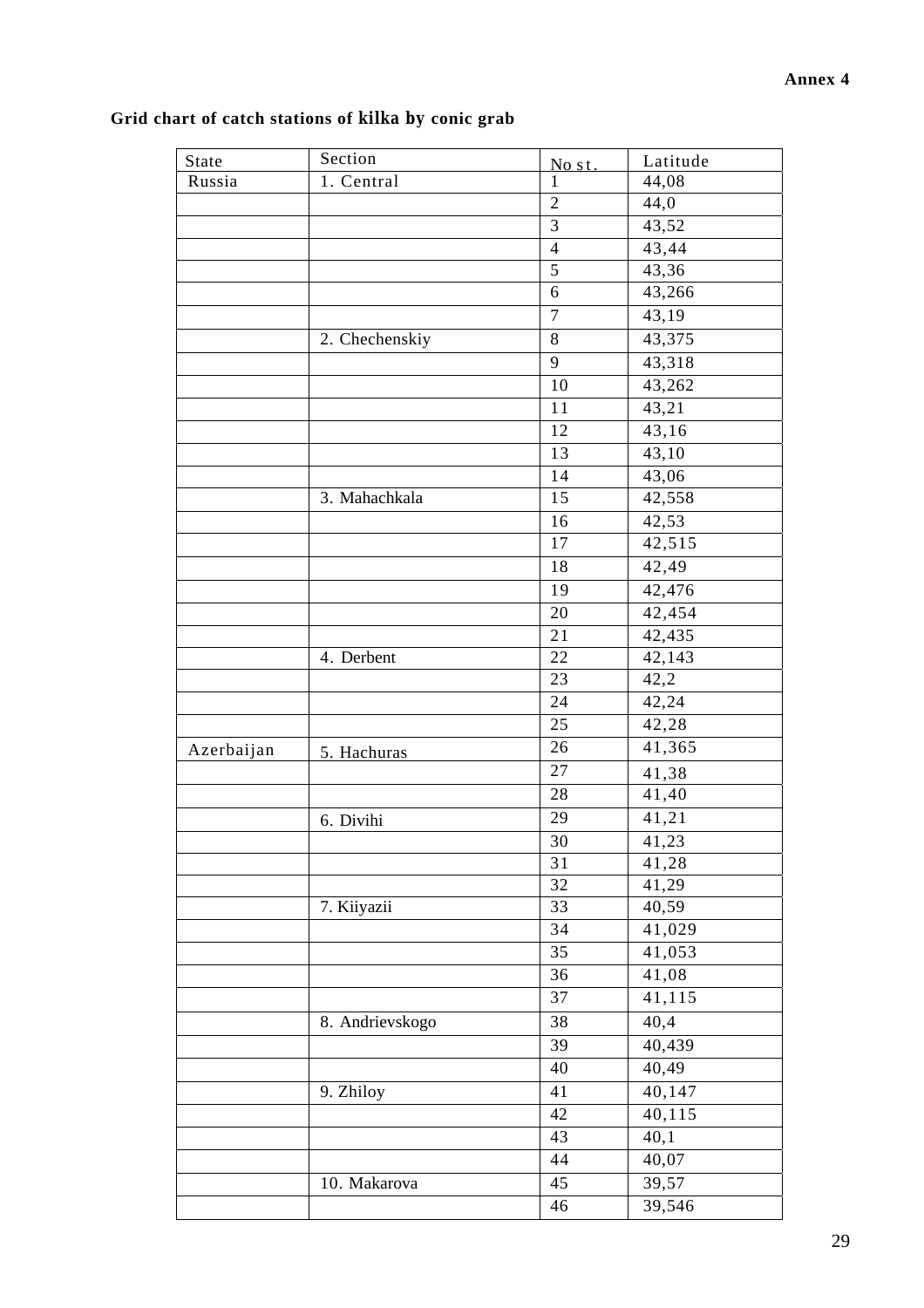|              |                              | 47 | 39,522 |
|--------------|------------------------------|----|--------|
|              | 11. Andreeva                 | 48 | 39,498 |
|              |                              | 49 | 39,45  |
|              |                              | 50 | 39,44  |
|              |                              | 51 | 39,431 |
|              |                              | 52 | 39,421 |
|              | 12. Komilova-Pavlova         | 53 | 39,26  |
|              |                              | 54 |        |
|              |                              |    | 39,25  |
|              |                              | 55 | 39,24  |
|              |                              | 56 | 39,24  |
|              | 13. Borisova                 | 57 | 39,068 |
|              |                              | 58 | 39,03  |
|              |                              | 59 | 39,0   |
|              |                              | 60 | 38,58  |
|              | 14. Lenkoran                 | 61 | 38,432 |
|              |                              | 62 | 38,443 |
|              |                              | 63 | 38,45  |
| Iran*        | 15. Limir                    | 64 | 38,13  |
|              |                              | 65 | 38,13  |
|              |                              | 66 | 38,13  |
|              |                              | 67 | 38,13  |
|              | 16. Assalen                  | 68 | 37,443 |
|              |                              | 69 | 37,45  |
|              |                              | 70 | 37,455 |
|              |                              | 71 | 37,46  |
|              | Separate stations            | 72 | 37,37  |
|              |                              | 73 | 37,33  |
|              |                              | 74 | 37,245 |
|              |                              | 75 | 37,135 |
|              |                              | 76 | 37,03  |
|              |                              | 77 | 36,552 |
|              |                              | 78 | 36,495 |
|              |                              | 79 | 36,44  |
|              |                              | 80 | 36,428 |
|              |                              | 81 | 36,49  |
|              |                              | 82 | 36,468 |
|              | 17. Miankale peninsula       | 83 | 37,015 |
|              |                              | 84 | 37,07  |
|              |                              | 85 | 37,14  |
|              |                              | 86 | 37,2   |
|              |                              | 87 | 37,26  |
| Turkmenistan | 18. Grazny Vulkan (Southern) | 88 | 37,55  |
|              |                              | 89 | 37,55  |
|              |                              | 90 | 37,55  |
|              |                              | 91 | 37,55  |
|              | 19. Grazny Vulkan (Northern) | 92 | 38,05  |
|              |                              | 93 | 38,05  |
|              |                              | 94 | 38,05  |
|              |                              | 95 | 38,05  |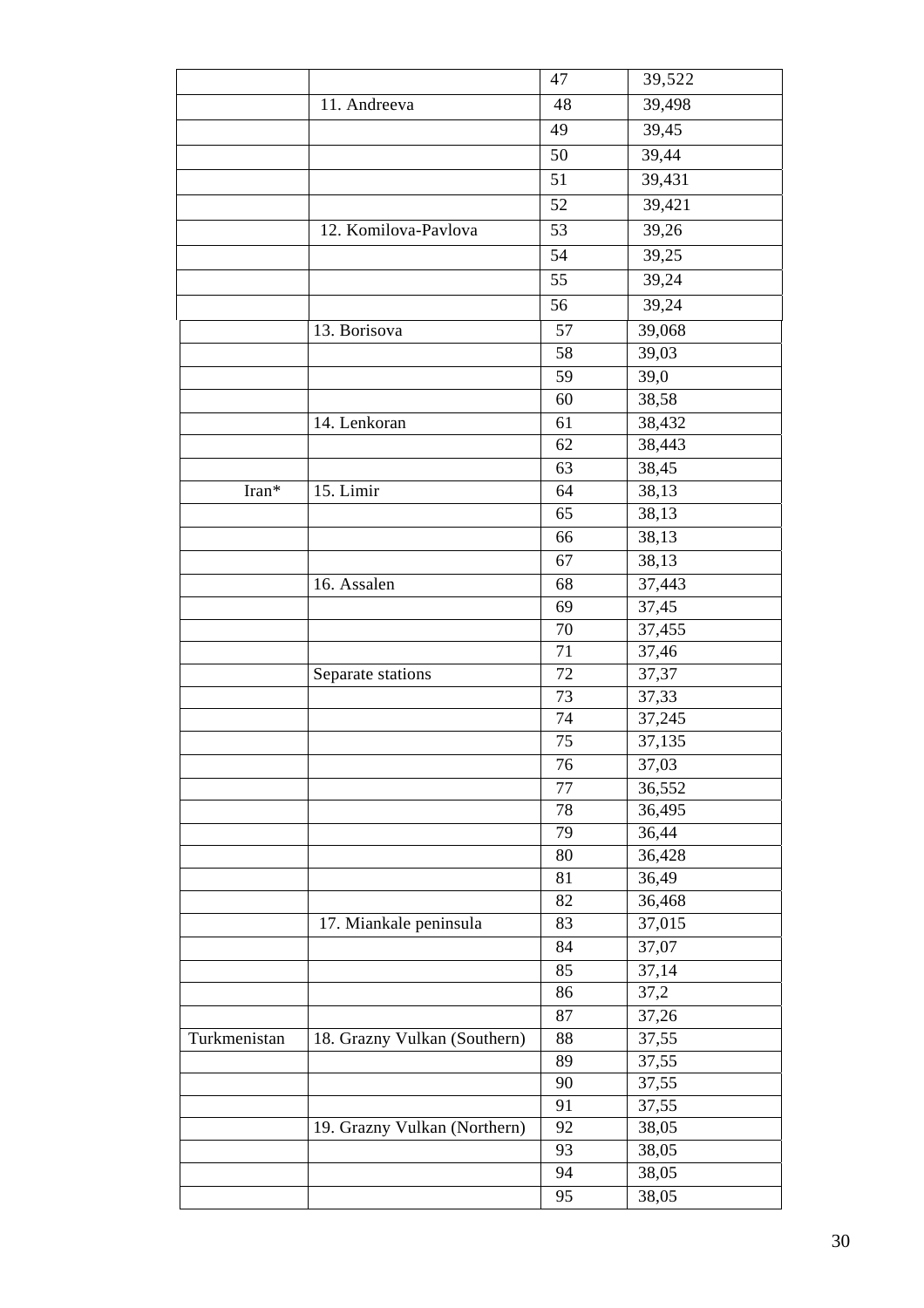|            |                             | 96         | 38,05          |
|------------|-----------------------------|------------|----------------|
|            |                             | 97         | 38,05          |
|            | 20. Ogurchinskiy (Southern) | 98         | 38,46          |
|            |                             | 99         | 38,46          |
|            |                             | 100        | 38,46          |
|            |                             | 101        | 38,46          |
|            |                             | 102        | 38,46          |
|            |                             | 103        | 38,46          |
|            | 21. Ogurchinskiy (Northern) | 104        | 39,06          |
|            |                             | 105        | 39,06          |
|            |                             | 106        | 39,06          |
|            |                             | 107        | 39,06          |
|            |                             | 108        | 39,06          |
|            |                             | 109        | 39,06          |
|            | 22. Livanova                | 110        | 39,45          |
|            |                             | 111        | 39,45          |
|            |                             | 112        | 39,45          |
|            |                             | 113        | 39,45          |
|            |                             | 114        | 39,45          |
|            |                             | 115        | 39,45          |
|            | 23. Kianly                  | 116        | 40,21          |
|            |                             | 117        | 40,235         |
|            |                             | 118        | 40,26          |
|            |                             | 119        | 40,28          |
|            |                             | 120        | 40,31          |
|            |                             | 121        | 40,335         |
|            |                             | 122        | 40,35          |
|            | 24. Kara-Bagaz-Gol          | 123        | 41.02          |
|            |                             | 124        | 41,02          |
|            |                             | 125        | 41,02          |
|            |                             | 126        | 41.02          |
|            |                             | 127        | 41,02          |
|            |                             | 128        | 41,02          |
| Kazakhstan | 25. Bektash                 | 129        | 41,32          |
|            |                             | 130        | 41,32          |
|            |                             | 131        | 41,32          |
|            |                             | 132        | 41,32          |
|            |                             | 133        | 41.32          |
|            |                             | 134        | 41,32          |
|            | 26. Adamtash                | 135        | 42,10<br>42,09 |
|            |                             | 136        |                |
|            |                             | 137        | 42.08          |
|            |                             | 138        | 42.07          |
|            |                             | 139        | 42,06          |
|            |                             | 140        | 42,05<br>42,41 |
|            | 27. Rakushechny             | 141<br>142 | 42,38          |
|            |                             | 143        | 42,36          |
|            |                             | 144        | 42,34          |
|            | 28. Peschany                | 145        | 43,115         |
|            |                             |            |                |